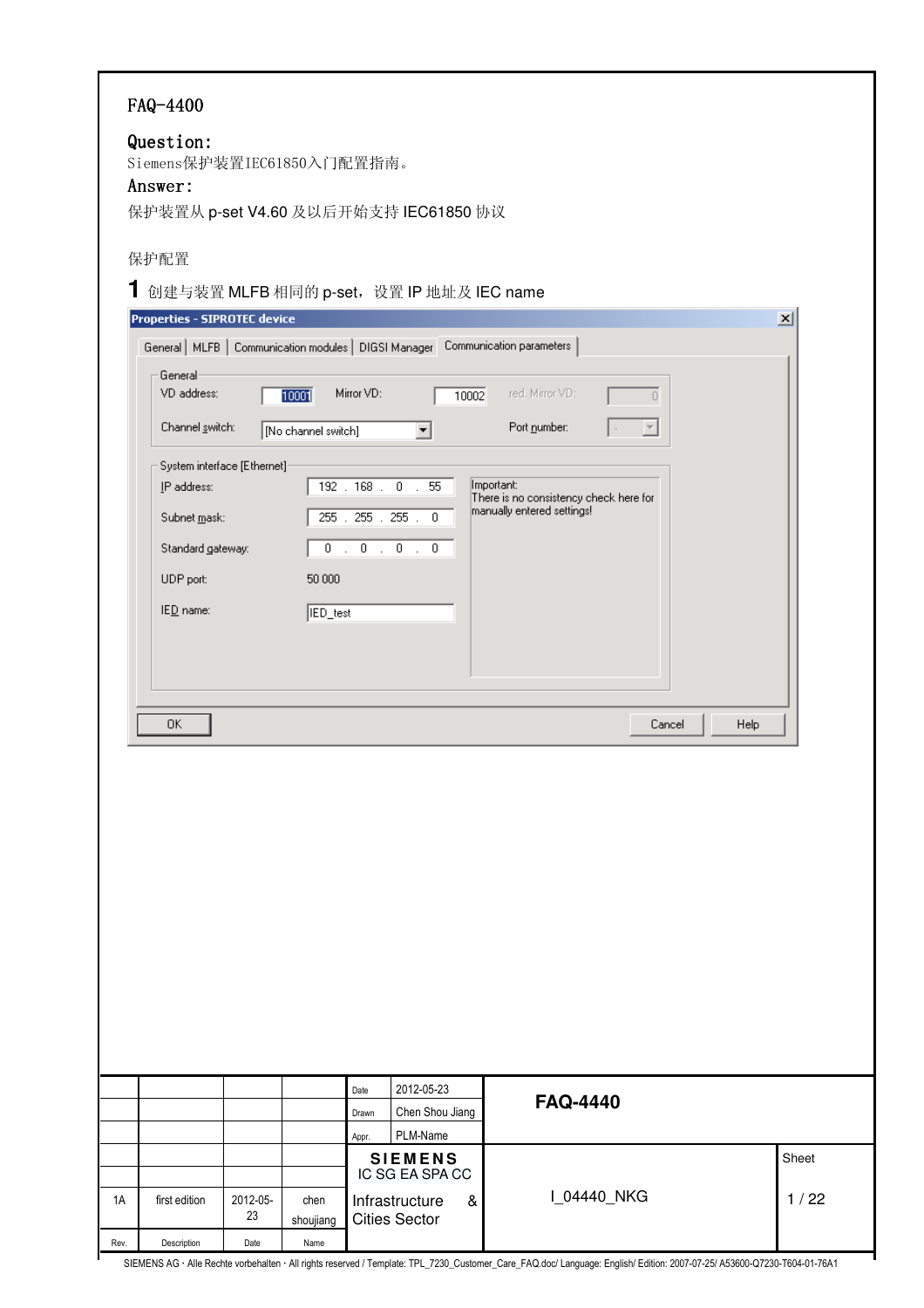| 2.1 CF_D2     | 2 离线模式打开装置,进行相应的配置                                                                              |               |                              |                                                                                                                                                                                   |                                                                                                         |                 |       |
|---------------|-------------------------------------------------------------------------------------------------|---------------|------------------------------|-----------------------------------------------------------------------------------------------------------------------------------------------------------------------------------|---------------------------------------------------------------------------------------------------------|-----------------|-------|
|               | Object properties - DF1T1C DP - DP                                                              |               |                              |                                                                                                                                                                                   |                                                                                                         | $\vert x \vert$ |       |
|               |                                                                                                 |               |                              |                                                                                                                                                                                   |                                                                                                         |                 |       |
|               | Chatter blocking and filter                                                                     | IEC 61850     |                              |                                                                                                                                                                                   |                                                                                                         |                 |       |
|               | This information is routed to the system interface.<br>名称可自定义<br>Switch type:<br>Cycle counter: | $CTRL$ $ cs $ | Circuit breaker<br>Q0 OpCnt= | Thus, it is assigned to the following IEC61850 objects (LD / LN):<br>XCBR<br><b>CSWI</b><br>$\boxed{\blacktriangledown}$ Offer only values that match the existing control system | 2<br>۰<br>Note: If the information item is configured to source AND destination system interface, it is |                 |       |
| 0K            | available in the IEC61850 station only as source.                                               | Apply         |                              |                                                                                                                                                                                   | Help<br>Cancel                                                                                          |                 |       |
|               |                                                                                                 |               |                              |                                                                                                                                                                                   |                                                                                                         |                 |       |
|               |                                                                                                 |               |                              |                                                                                                                                                                                   |                                                                                                         |                 |       |
|               |                                                                                                 |               |                              |                                                                                                                                                                                   |                                                                                                         |                 |       |
|               |                                                                                                 |               |                              |                                                                                                                                                                                   |                                                                                                         |                 |       |
|               |                                                                                                 |               |                              |                                                                                                                                                                                   |                                                                                                         |                 |       |
|               |                                                                                                 |               |                              |                                                                                                                                                                                   |                                                                                                         |                 |       |
|               |                                                                                                 |               | Date                         | 2012-05-23                                                                                                                                                                        | <b>FAQ-4440</b>                                                                                         |                 |       |
|               |                                                                                                 |               | Drawn                        | Chen Shou Jiang                                                                                                                                                                   |                                                                                                         |                 |       |
|               |                                                                                                 |               | Appr.                        | PLM-Name                                                                                                                                                                          |                                                                                                         |                 |       |
|               |                                                                                                 |               |                              | <b>SIEMENS</b><br>IC SG EA SPA CC                                                                                                                                                 |                                                                                                         |                 | Sheet |
| first edition | 2012-05-                                                                                        | chen          |                              | Infrastructure<br>&                                                                                                                                                               | I_04440_NKG                                                                                             |                 | 2/22  |
|               | 23                                                                                              | shoujiang     |                              | <b>Cities Sector</b>                                                                                                                                                              |                                                                                                         |                 |       |
| Description   | Date                                                                                            | Name          |                              |                                                                                                                                                                                   |                                                                                                         |                 |       |

ŀ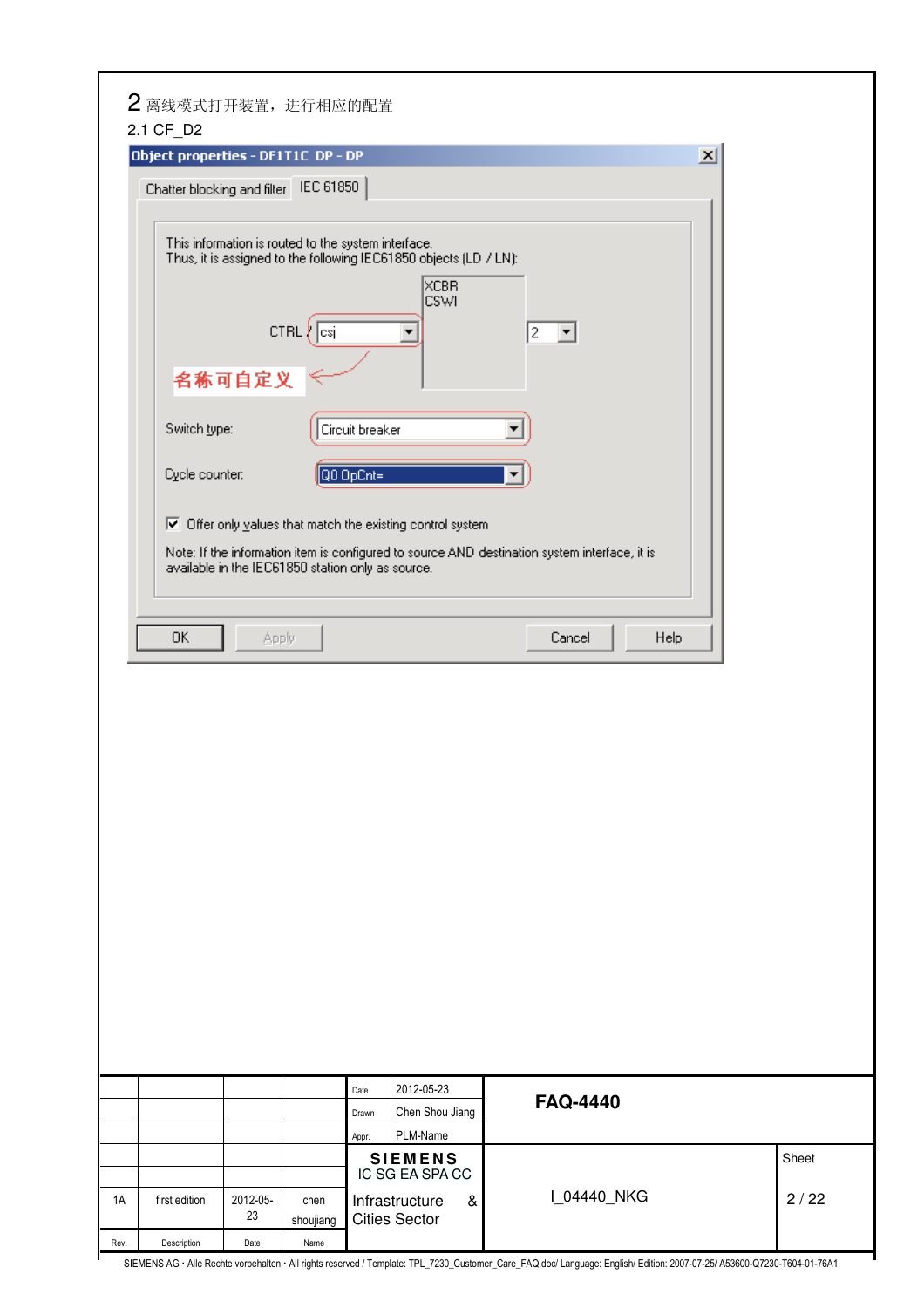|    | 2.2 SP                                                                                                                                                                                                           |          |              |       |                                                                                    |                                     |                   |    |               |   |  |  |       |  |
|----|------------------------------------------------------------------------------------------------------------------------------------------------------------------------------------------------------------------|----------|--------------|-------|------------------------------------------------------------------------------------|-------------------------------------|-------------------|----|---------------|---|--|--|-------|--|
|    | Object properties - sp1 - SP<br>$\mathbf{x}$                                                                                                                                                                     |          |              |       |                                                                                    |                                     |                   |    |               |   |  |  |       |  |
|    | IEC 61850                                                                                                                                                                                                        |          |              |       |                                                                                    |                                     |                   |    |               |   |  |  |       |  |
|    |                                                                                                                                                                                                                  |          |              |       |                                                                                    |                                     |                   |    |               |   |  |  |       |  |
|    | This information is routed to the system interface.<br>Thus, it is assigned to the following IEC61850 objects (LD / LN / DO):                                                                                    |          |              |       |                                                                                    |                                     |                   |    |               |   |  |  |       |  |
|    | $\overline{\phantom{a}}$ GGIO<br>$\blacktriangleright$ / SPCSO<br>1<br>CTRL 7 csj<br>1<br>▼                                                                                                                      |          |              |       |                                                                                    |                                     |                   |    |               |   |  |  |       |  |
|    |                                                                                                                                                                                                                  |          |              |       |                                                                                    |                                     |                   |    |               |   |  |  |       |  |
|    | Ⅳ Offer only you use that match the existing control system<br>Note: If the information item is configured to source AND destination system interface, it is<br>available in the EC61850 station only as source. |          |              |       |                                                                                    |                                     |                   |    |               |   |  |  |       |  |
|    |                                                                                                                                                                                                                  |          |              |       |                                                                                    |                                     |                   |    |               |   |  |  |       |  |
|    |                                                                                                                                                                                                                  |          | 名称可自定义       |       |                                                                                    |                                     |                   |    |               |   |  |  |       |  |
|    |                                                                                                                                                                                                                  |          |              |       |                                                                                    |                                     |                   |    |               |   |  |  |       |  |
|    |                                                                                                                                                                                                                  |          |              |       |                                                                                    |                                     |                   |    |               |   |  |  |       |  |
|    |                                                                                                                                                                                                                  |          |              |       |                                                                                    |                                     |                   |    |               |   |  |  |       |  |
|    |                                                                                                                                                                                                                  |          |              |       |                                                                                    |                                     |                   |    |               |   |  |  |       |  |
|    |                                                                                                                                                                                                                  |          |              |       |                                                                                    |                                     |                   |    |               |   |  |  |       |  |
|    | 0K                                                                                                                                                                                                               |          | <b>Apply</b> |       |                                                                                    |                                     | Cancel            |    | Help          |   |  |  |       |  |
|    |                                                                                                                                                                                                                  |          |              |       |                                                                                    |                                     |                   |    |               |   |  |  |       |  |
|    | 2.3 ExSP, ExDI, external operating value                                                                                                                                                                         |          |              |       | 此类信号用于接收由其它装置发过来的信息, 即 GOOSE 信息, 配置是这些信号的来源是 system                                |                                     |                   |    |               |   |  |  |       |  |
|    |                                                                                                                                                                                                                  |          |              |       | Settings - Masking I/O (Configuration Matrix) - Digsi483 / Folder / 6MD664 V4.8 1/ |                                     |                   |    |               |   |  |  |       |  |
|    |                                                                                                                                                                                                                  |          |              |       | Information                                                                        |                                     |                   |    | <b>Source</b> |   |  |  |       |  |
|    |                                                                                                                                                                                                                  |          | Number       |       | Display text                                                                       |                                     | Type              | BI | $F$ S $C$     |   |  |  |       |  |
|    | Device, General                                                                                                                                                                                                  |          |              |       |                                                                                    |                                     |                   |    | $\bf x$       | k |  |  |       |  |
|    | P.System Data 1                                                                                                                                                                                                  |          |              |       |                                                                                    |                                     |                   |    |               |   |  |  |       |  |
|    | Osc. Fault Rec.                                                                                                                                                                                                  |          |              |       |                                                                                    |                                     |                   |    |               |   |  |  |       |  |
|    | goose<br>P.System Data 2                                                                                                                                                                                         |          |              |       | external                                                                           |                                     | <b>ExSP</b><br>×. |    |               |   |  |  |       |  |
|    | EN100-Modul 1                                                                                                                                                                                                    |          |              |       |                                                                                    |                                     |                   |    |               |   |  |  |       |  |
|    |                                                                                                                                                                                                                  |          |              |       |                                                                                    |                                     |                   |    |               |   |  |  |       |  |
|    |                                                                                                                                                                                                                  |          |              |       |                                                                                    |                                     |                   |    |               |   |  |  |       |  |
|    |                                                                                                                                                                                                                  |          |              |       |                                                                                    |                                     |                   |    |               |   |  |  |       |  |
|    |                                                                                                                                                                                                                  |          |              | Date  | 2012-05-23                                                                         |                                     |                   |    |               |   |  |  |       |  |
|    |                                                                                                                                                                                                                  |          |              | Drawn | Chen Shou Jiang                                                                    |                                     | <b>FAQ-4440</b>   |    |               |   |  |  |       |  |
|    |                                                                                                                                                                                                                  |          |              | Appr. | PLM-Name                                                                           |                                     |                   |    |               |   |  |  |       |  |
|    |                                                                                                                                                                                                                  |          |              |       |                                                                                    |                                     | <b>SIEMENS</b>    |    |               |   |  |  | Sheet |  |
|    |                                                                                                                                                                                                                  |          |              |       |                                                                                    | IC SG EA SPA CC<br>I_04440_NKG<br>& |                   |    |               |   |  |  |       |  |
|    | first edition                                                                                                                                                                                                    | 2012-05- | chen         |       | Infrastructure                                                                     |                                     |                   |    |               |   |  |  | 3/22  |  |
| 1A |                                                                                                                                                                                                                  | 23       | shoujiang    |       | <b>Cities Sector</b>                                                               |                                     |                   |    |               |   |  |  |       |  |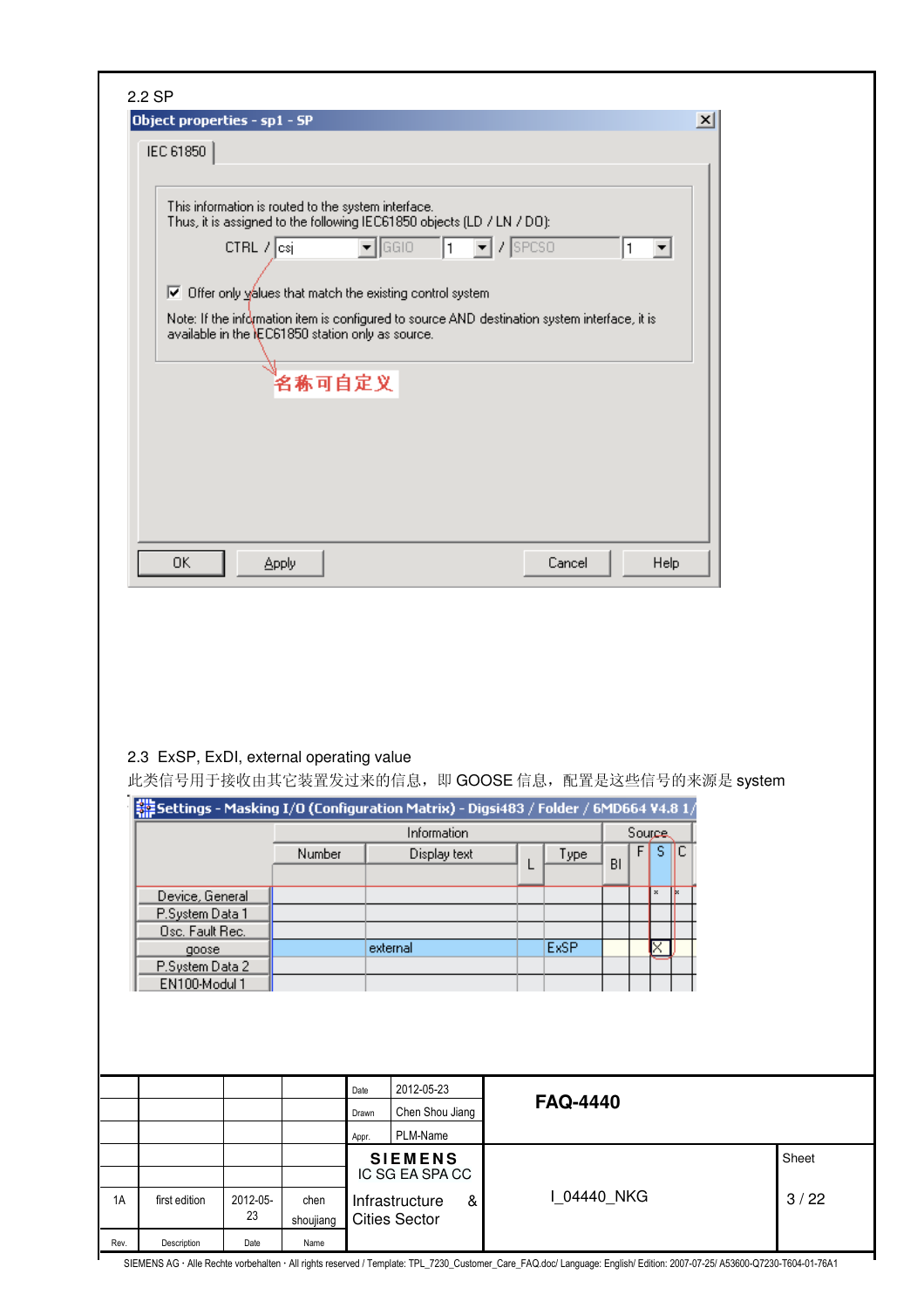| Time Synchronization & Time Format                                                                                                                                    |                                                                                                                                                 | $\vert x \vert$                                                                                              |
|-----------------------------------------------------------------------------------------------------------------------------------------------------------------------|-------------------------------------------------------------------------------------------------------------------------------------------------|--------------------------------------------------------------------------------------------------------------|
| Source of time synchronization:<br>Ethernet NTP<br><b>Internal Clock</b><br>IRIG B<br>DCF77<br>Synch.Box<br><b>External Impulse via Binary Input<br/>Ethernet NTP</b> | Monitoring <sup>®</sup><br>Fault indigation after:<br>10<br>싑<br>(>1/min)<br>Time format for display-<br>C dd.mm.yy<br>C mm/dd/yy<br>C yy-mm-dd | Pulse<br>via binary input:<br>Not configured<br>Time Correction-<br>Offset to time signal:<br>00:00<br>hh:mm |
| Time zone and summer time<br>Ⅳ Use PC time zone and summer time                                                                                                       | Time gone offset to GMT:                                                                                                                        | $+08:00$<br>hh:mm                                                                                            |
| No summer time_switchover                                                                                                                                             | Summer time offset to GMT:                                                                                                                      | $+08:00$<br>hh:mm                                                                                            |
| Start of summer time:<br>End of summer time:                                                                                                                          | in.<br>Sunday<br>$\mathbf{E}$<br>Sunday<br>$\mathsf{in}$                                                                                        | 00:00 <br>o'clock<br>at<br> 00:00 <br>o'clock<br>at                                                          |
| 0K<br>$DIGSI \rightarrow Device$                                                                                                                                      |                                                                                                                                                 | Cancel<br>Help                                                                                               |
|                                                                                                                                                                       |                                                                                                                                                 | 设置完成保存后,再次打开此界面, use PC time zone and summer time 前会显示未选中, 不用理会。                                             |
|                                                                                                                                                                       | 2012-05-23<br>Date<br>Chen Shou Jiang<br>Drawn<br>PLM-Name<br>Appr.                                                                             | <b>FAQ-4440</b>                                                                                              |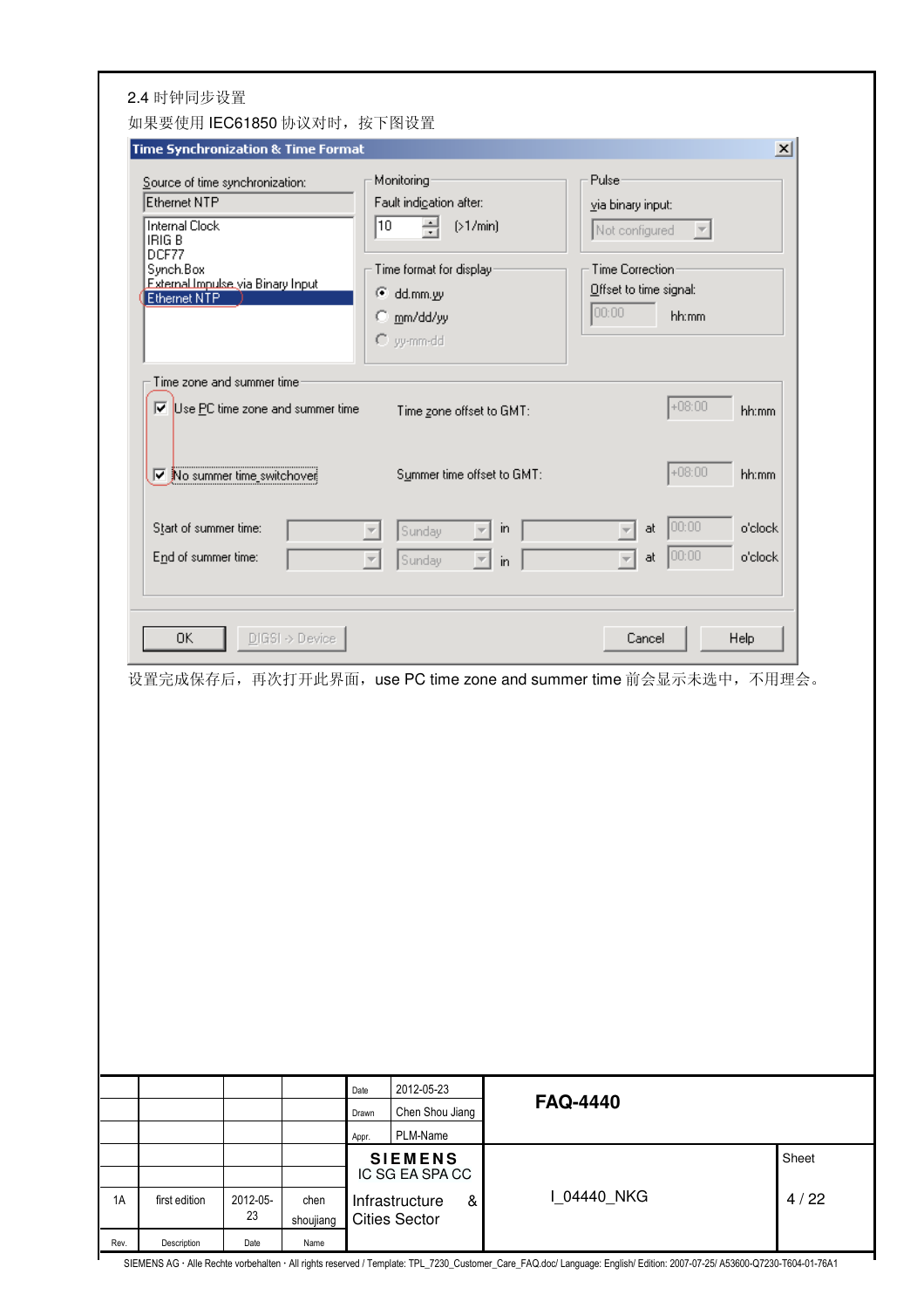|                     | <b>Interface Settings</b>                  |       |                                                                           |                                    |                                           |                                                      | $\vert x \vert$ |
|---------------------|--------------------------------------------|-------|---------------------------------------------------------------------------|------------------------------------|-------------------------------------------|------------------------------------------------------|-----------------|
|                     |                                            |       | Serial port on PC   VD Addresses   Operator Interface   Service interface |                                    |                                           | Ethernet on device   Ethernet on PC                  |                 |
| IP address:         |                                            |       | . 168.<br>192                                                             |                                    | $15 -$<br>$\mathbb O$<br>×.               | These parameters are taken<br>from the DIGSI Manager |                 |
| Subnet mask:        |                                            |       | 255                                                                       | 255                                | 255<br>$\theta$                           | (Object properties ><br>Communications).             |                 |
| Standard gateway:   |                                            |       | 1.011<br>$\overline{0}$                                                   |                                    | $0 -$<br>$\begin{array}{c} 0 \end{array}$ |                                                      |                 |
| Link layer:         |                                            |       | Ethernet                                                                  |                                    |                                           |                                                      |                 |
|                     | Access authorization at interface for      |       |                                                                           |                                    |                                           |                                                      |                 |
|                     |                                            |       | $\boxed{\smile}$ Customize $\boxed{\smile}$ Test and diagnostics          |                                    |                                           |                                                      |                 |
|                     | Web monitor operation:                     |       | Reading                                                                   |                                    | ▼                                         |                                                      |                 |
|                     |                                            |       |                                                                           |                                    |                                           |                                                      |                 |
| Services            |                                            |       |                                                                           | <b>ON</b>                          | <b>OFF</b>                                | Disabling of services<br>depends on the module       |                 |
|                     | SNMP (Simple Network Management Protocol): |       |                                                                           | $\left( \widehat{\bullet }\right)$ | o                                         | firmware version.                                    |                 |
| Web server (http):  |                                            |       |                                                                           | G                                  | $\circ$                                   |                                                      |                 |
| Web server (https): |                                            |       |                                                                           | o                                  | $\left( \mathbf{r}\right)$                |                                                      |                 |
| IEC61850:           |                                            |       |                                                                           | G.                                 | $\circ$                                   |                                                      |                 |
|                     | Additional protocol EN100 module:          |       |                                                                           | G                                  | $\subset$                                 |                                                      |                 |
|                     | DIGSI over EN100 module:                   |       |                                                                           | G)                                 | O                                         |                                                      |                 |
| Optical module-     |                                            |       |                                                                           |                                    |                                           |                                                      |                 |
| Operating mode:     |                                            |       | Switch                                                                    |                                    |                                           |                                                      |                 |
| Redundancy type:    |                                            |       | Line<br><b>Switch</b>                                                     |                                    |                                           |                                                      |                 |
|                     |                                            |       | Eurther                                                                   |                                    |                                           |                                                      |                 |
|                     |                                            |       |                                                                           |                                    |                                           |                                                      |                 |
| 0K                  | $D[GS]$ > Device                           |       |                                                                           |                                    |                                           | Cancel                                               | Help            |
|                     |                                            |       |                                                                           |                                    |                                           |                                                      |                 |
|                     |                                            |       |                                                                           |                                    |                                           |                                                      |                 |
|                     |                                            |       |                                                                           |                                    |                                           |                                                      |                 |
|                     |                                            |       |                                                                           |                                    |                                           |                                                      |                 |
|                     |                                            |       |                                                                           |                                    |                                           |                                                      |                 |
|                     |                                            |       |                                                                           |                                    |                                           |                                                      |                 |
|                     |                                            | Date  | 2012-05-23                                                                |                                    | <b>FAQ-4440</b>                           |                                                      |                 |
|                     |                                            | Drawn | Chen Shou Jiang                                                           |                                    |                                           |                                                      |                 |
|                     |                                            |       |                                                                           |                                    |                                           |                                                      |                 |
|                     |                                            | Appr. | PLM-Name<br><b>SIEMENS</b><br>IC SG EA SPA CC                             |                                    |                                           |                                                      | Sheet           |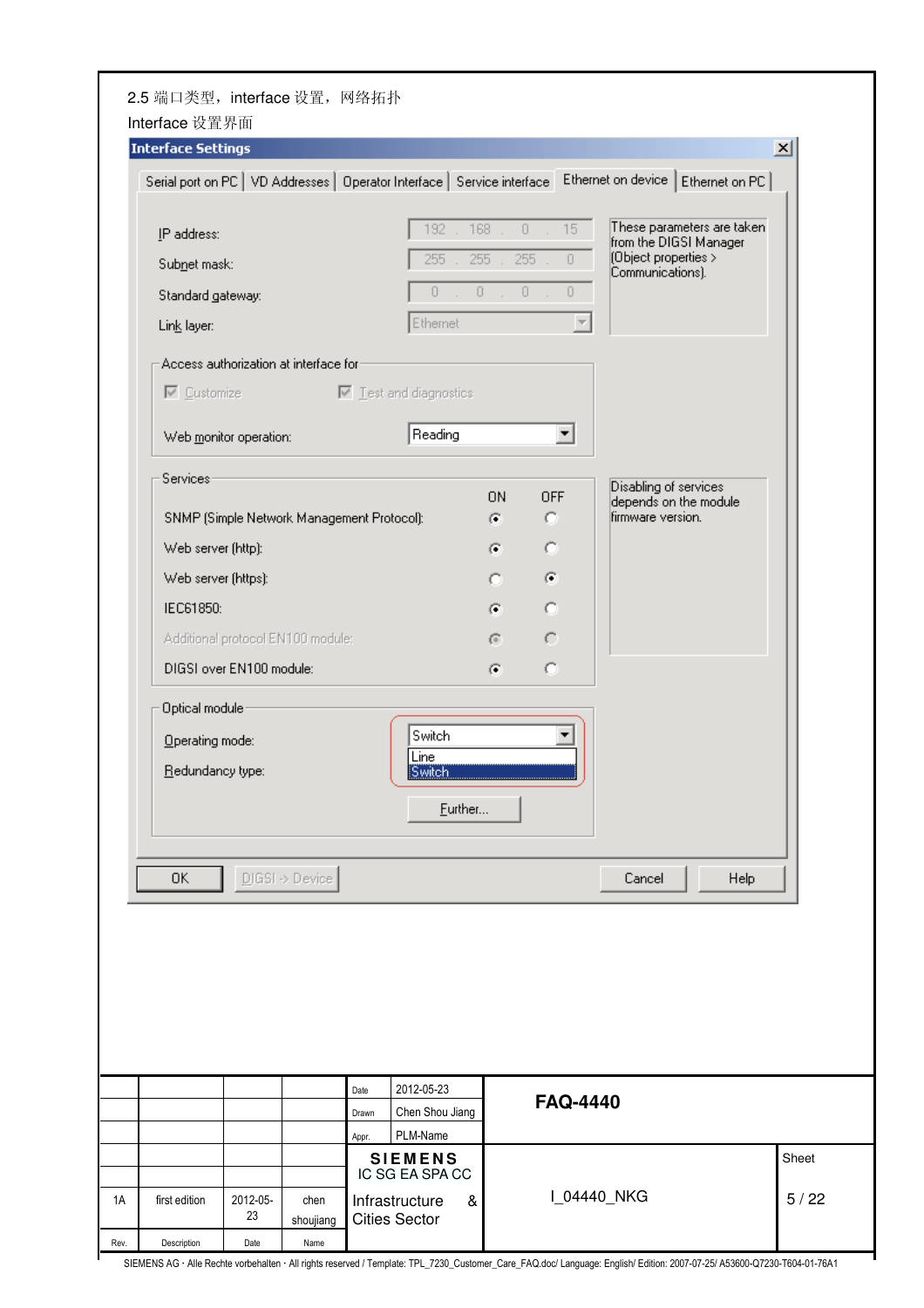|      | 2.5.1 光口模块类型                                                       |                |                   |               |                                                                 |                 |       |  |  |
|------|--------------------------------------------------------------------|----------------|-------------------|---------------|-----------------------------------------------------------------|-----------------|-------|--|--|
|      | Ethernet module EN100 with ST interfaces for internal installation |                |                   |               |                                                                 |                 |       |  |  |
|      |                                                                    |                |                   |               |                                                                 |                 |       |  |  |
|      |                                                                    |                |                   |               |                                                                 |                 |       |  |  |
|      |                                                                    |                |                   |               |                                                                 |                 |       |  |  |
|      |                                                                    |                |                   |               |                                                                 |                 |       |  |  |
|      |                                                                    |                |                   |               |                                                                 |                 |       |  |  |
|      |                                                                    |                |                   |               |                                                                 |                 |       |  |  |
|      |                                                                    |                |                   |               |                                                                 |                 |       |  |  |
|      |                                                                    |                |                   |               |                                                                 |                 |       |  |  |
|      |                                                                    |                |                   |               |                                                                 |                 |       |  |  |
|      |                                                                    |                |                   | Date<br>Drawn | 2012-05-23<br>Chen Shou Jiang                                   | <b>FAQ-4440</b> |       |  |  |
|      |                                                                    |                |                   | Appr.         | PLM-Name                                                        |                 |       |  |  |
|      |                                                                    |                |                   |               | <b>SIEMENS</b><br>IC SG EA SPA CC                               |                 | Sheet |  |  |
| 1A   | first edition                                                      | 2012-05-<br>23 | chen<br>shoujiang |               | Infrastructure<br>$\boldsymbol{\alpha}$<br><b>Cities Sector</b> | I_04440_NKG     | 6/22  |  |  |
| Rev. | Description                                                        | Date           | Name              |               |                                                                 |                 | 0700  |  |  |

ŀ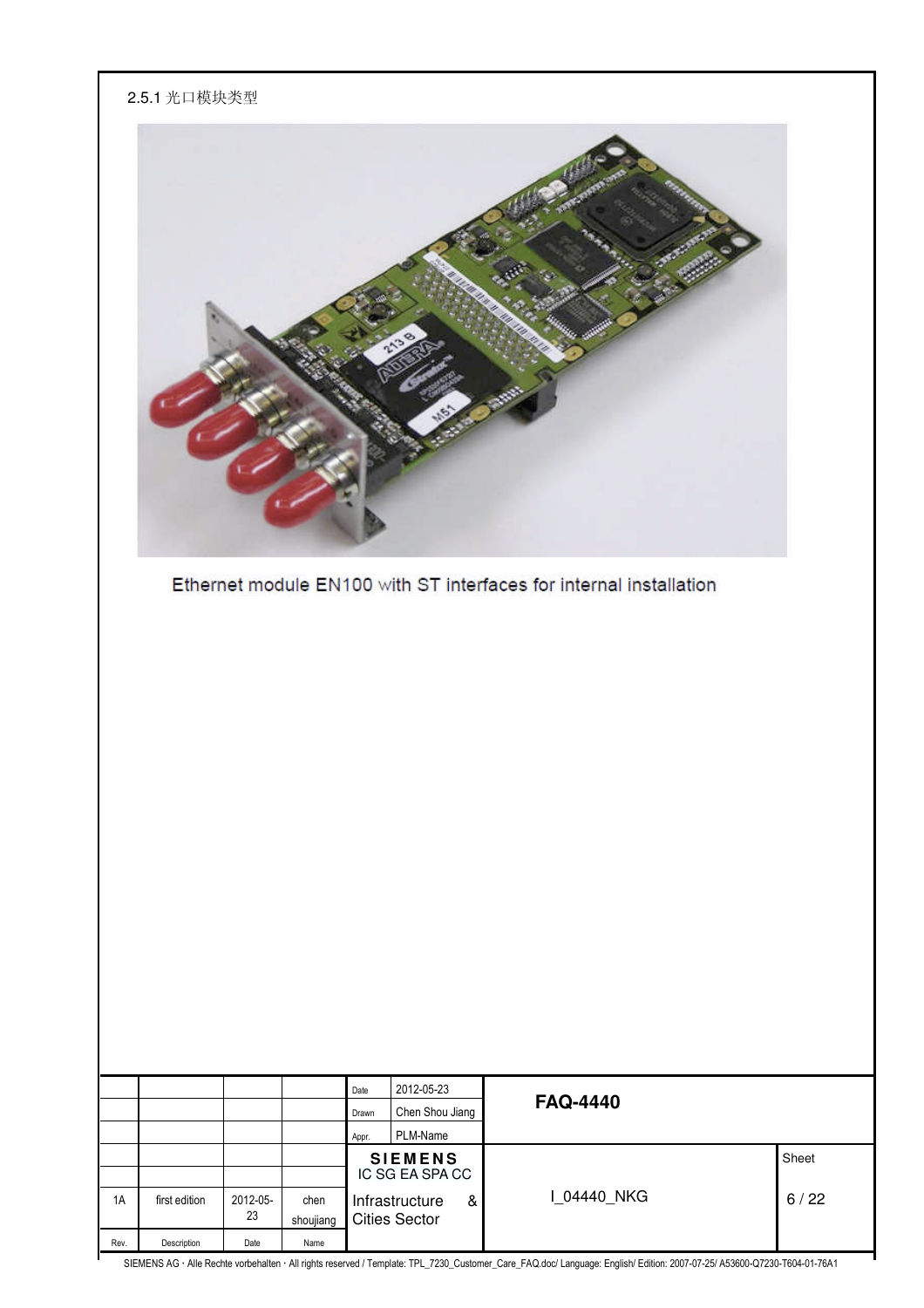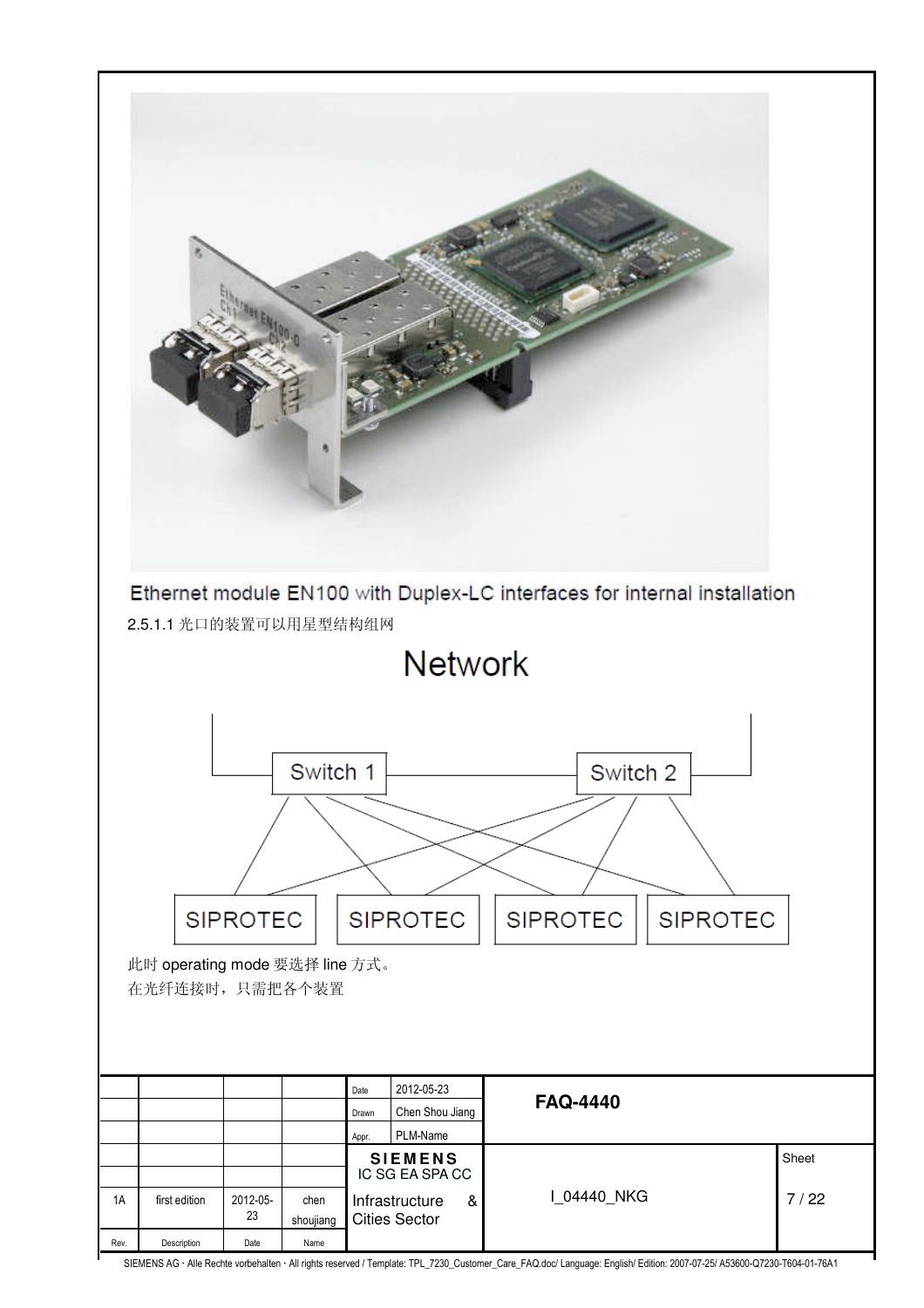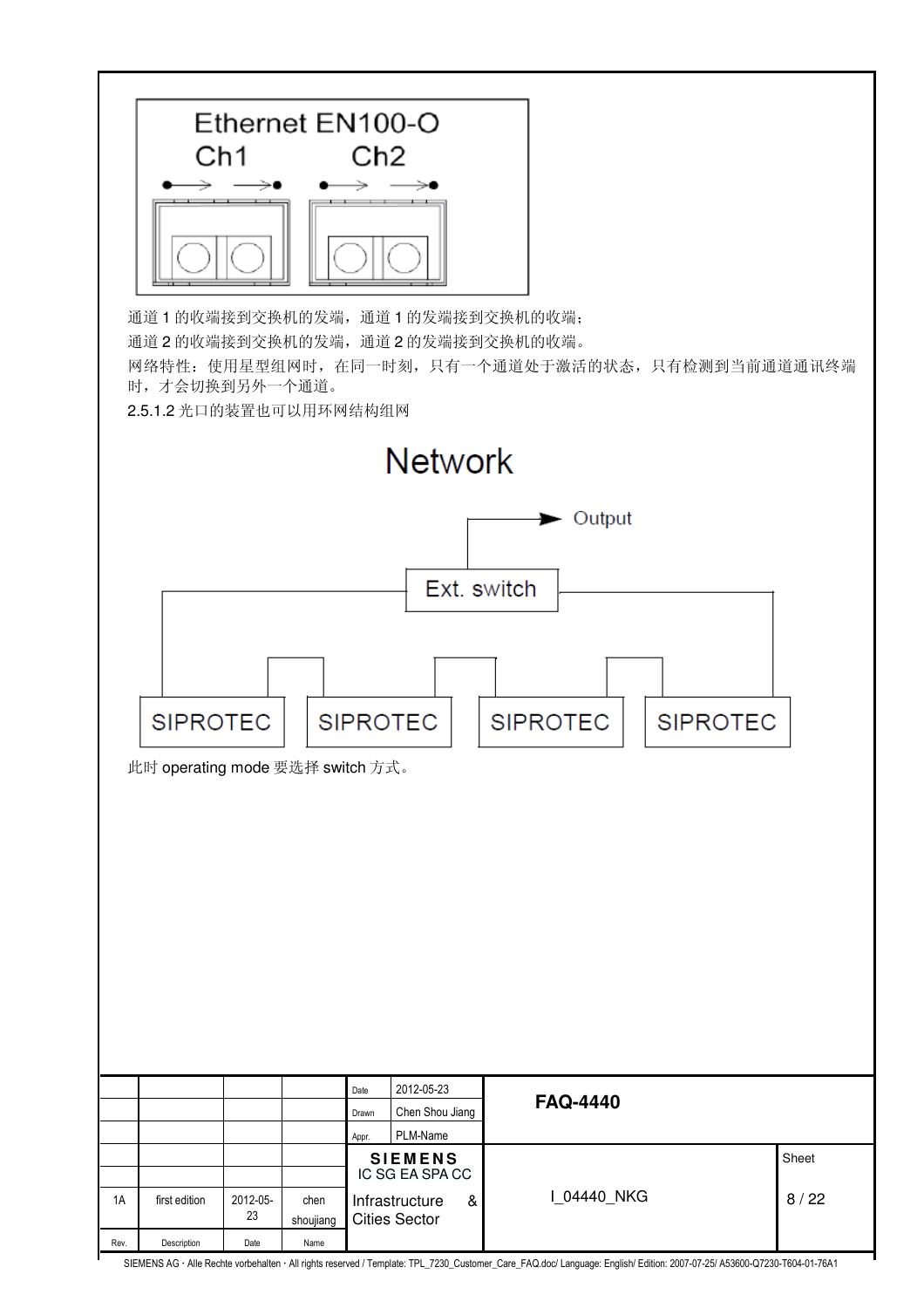在光纤连接时,把各个装置之间的通道相连(收发相连),最后与交换机连接到交换机组成闭合的环网。

|                                                        | switch                                                          |                                                              |
|--------------------------------------------------------|-----------------------------------------------------------------|--------------------------------------------------------------|
| Ethernet EN100-O<br>Ch <sub>2</sub><br>Ch <sub>1</sub> | Ethernet EN100-O<br>Ch <sub>2</sub><br>Ch1<br>$\longrightarrow$ | Ethernet EN100-O<br>Ch <sub>2</sub><br>Ch <sub>1</sub><br>→∙ |

网络特性:

a 环网上出现一个断点,装置不会出现通讯中断 b 每台装置的 EN100 模块扮演着交换机的角色 c 每个环的最大装置数目可用下面公式计算得出

Number of SIPROTEC 4 devices+ 3\*number of ext. switches < 34

| 2012-05-23<br>Date<br><b>FAQ-4440</b><br>Chen Shou Jiang<br>Drawn<br>PLM-Name<br>Appr.                                              |  |  |                |       |
|-------------------------------------------------------------------------------------------------------------------------------------|--|--|----------------|-------|
|                                                                                                                                     |  |  |                |       |
|                                                                                                                                     |  |  |                |       |
|                                                                                                                                     |  |  |                |       |
|                                                                                                                                     |  |  |                |       |
| IC SG EA SPA CC                                                                                                                     |  |  | <b>SIEMENS</b> | Sheet |
| I_04440_NKG<br>9/22<br>2012-05-<br>Infrastructure<br>1A<br>first edition<br>chen<br>$\&$<br>23<br><b>Cities Sector</b><br>shoujiang |  |  |                |       |
| Description<br>Rev.<br>Date<br>Name                                                                                                 |  |  |                |       |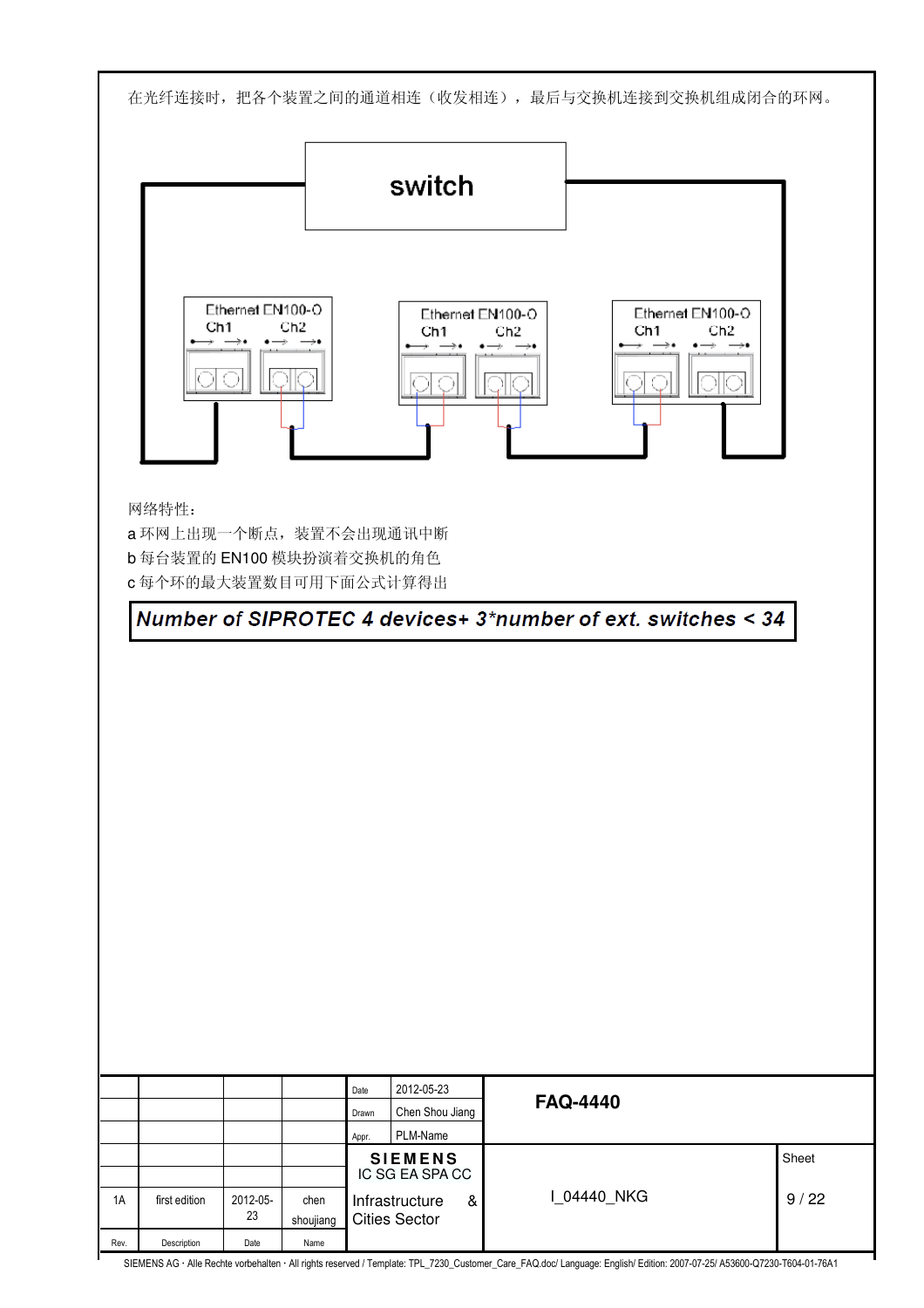|      | 2.5.2 电口模块    |                |                   |                                                |                                                                                                                                |       |
|------|---------------|----------------|-------------------|------------------------------------------------|--------------------------------------------------------------------------------------------------------------------------------|-------|
|      |               |                |                   |                                                | Ethernet module EN100 with RJ45 interfaces for internal installation<br>电口的装置只能用星型结构组网, operating mode 为 line 模式。网络特性与光口星型结构相同 |       |
|      |               |                |                   |                                                |                                                                                                                                |       |
|      |               |                |                   |                                                |                                                                                                                                |       |
|      |               |                |                   |                                                |                                                                                                                                |       |
|      |               |                |                   |                                                |                                                                                                                                |       |
|      |               |                |                   | 2012-05-23<br>Date<br>Chen Shou Jiang<br>Drawn | <b>FAQ-4440</b>                                                                                                                |       |
|      |               |                |                   | PLM-Name<br>Appr.<br><b>SIEMENS</b>            |                                                                                                                                | Sheet |
|      |               |                |                   | IC SG EA SPA CC                                |                                                                                                                                |       |
| 1A   | first edition | 2012-05-<br>23 | chen<br>shoujiang | Infrastructure<br>&<br><b>Cities Sector</b>    | I_04440_NKG                                                                                                                    | 10/22 |
| Rev. | Description   | Date           | Name              |                                                |                                                                                                                                |       |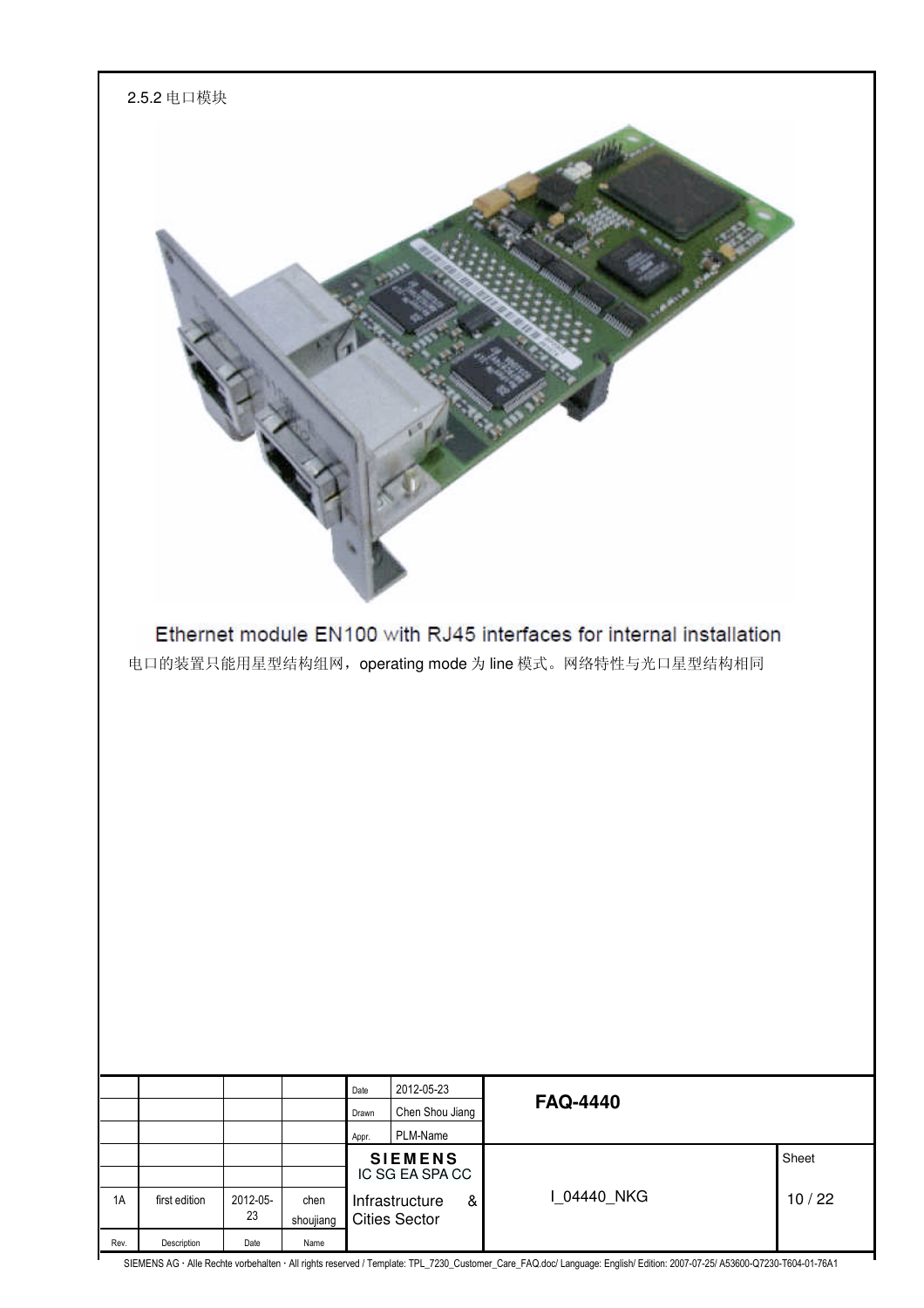| 3 其它 ICD 文件的导入<br>3.1 SNTP 时钟服务器                                                                                               |                            |                                                                                                                                                                |
|--------------------------------------------------------------------------------------------------------------------------------|----------------------------|----------------------------------------------------------------------------------------------------------------------------------------------------------------|
| Device catalog                                                                                                                 |                            |                                                                                                                                                                |
| Cut<br>Copy<br>Paste                                                                                                           | Ctrl+X<br>Ctrl+C<br>Ctrl+V |                                                                                                                                                                |
| <b>Delete</b>                                                                                                                  | Del                        |                                                                                                                                                                |
| <b>Insert New Object</b>                                                                                                       | ٠                          | SIPROTEC device                                                                                                                                                |
| Configure DOSDIGSI<br>Configure DIGSI 4<br>Folder<br>Device -> DIGSI (Plug & Play)<br>Import Device<br>Update process bus data |                            | Existing V3/V2 device<br>Modem Connection<br><b>IRC</b> combination<br>Channel switch<br>Existing V3 system<br>IEC61850 station<br>Other IEC61850 communicator |
| Object Properties                                                                                                              | Alt+Return                 |                                                                                                                                                                |

时钟服务器 ICD 文件默认路径(C:\Siemens\Digsi4\Utilities\IEC61850\ICD\sntp.icd) 3.2 其它厂家的 ICD 文件的导入与 3.1 步骤相同。

### 4 IEC61850 station 的配置

### 4.1 创建 IEC61850 station

| Device catalog                                                                                                                 |                                   |                                                                                                                                                         |
|--------------------------------------------------------------------------------------------------------------------------------|-----------------------------------|---------------------------------------------------------------------------------------------------------------------------------------------------------|
| Cut<br>Copy<br>Paste<br><b>Delete</b>                                                                                          | Ctrl+X<br>Ctrl+C<br>Ctrl+V<br>Del |                                                                                                                                                         |
| <b>Insert New Object</b>                                                                                                       |                                   | SIPROTEC device                                                                                                                                         |
| Configure DOSDIGSI<br>Configure DIGSI 4<br>Folder<br>Device -> DIGSI (Plug & Play)<br>Import Device<br>Update process bus data |                                   | Existing V3/V2 device<br>Modem Connection<br>IRC combination<br>Channel switch<br>Existing V3 system<br>IEC61850 station<br>Other IEC61850 communicator |
| Object Properties                                                                                                              | Alt+Return                        |                                                                                                                                                         |

|      |               |          |           | Date  | 2012-05-23           |   |                 |       |  |  |
|------|---------------|----------|-----------|-------|----------------------|---|-----------------|-------|--|--|
|      |               |          |           | Drawn | Chen Shou Jiang      |   | <b>FAQ-4440</b> |       |  |  |
|      |               |          |           | Appr. | PLM-Name             |   |                 |       |  |  |
|      |               |          |           |       | <b>SIEMENS</b>       |   |                 | Sheet |  |  |
|      |               |          |           |       | IC SG EA SPA CC      |   |                 |       |  |  |
| 1A   | first edition | 2012-05- | chen      |       | Infrastructure       | & | I 04440 NKG     | 11/22 |  |  |
|      |               | 23       | shoujiang |       | <b>Cities Sector</b> |   |                 |       |  |  |
| Rev. | Description   | Date     | Name      |       |                      |   |                 |       |  |  |

SIEMENS AG · Alle Rechte vorbehalten · All rights reserved / Template: TPL\_7230\_Customer\_Care\_FAQ.doc/ Language: English/ Edition: 2007-07-25/ A53600-Q7230-T604-01-76A1

٦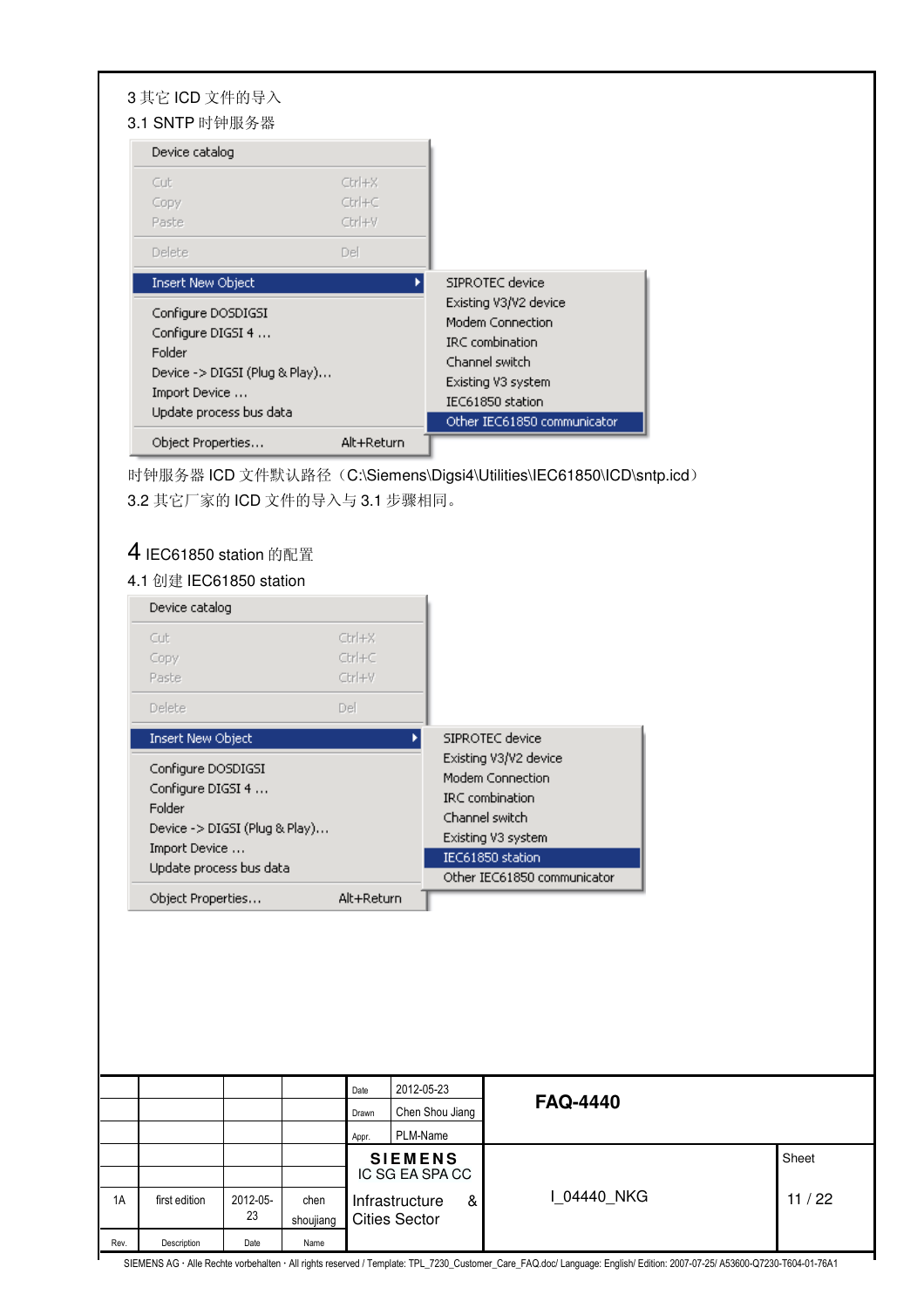| Properties - IEC61850 station  |                                                                                               |        |                 |                 |                 |
|--------------------------------|-----------------------------------------------------------------------------------------------|--------|-----------------|-----------------|-----------------|
|                                |                                                                                               |        |                 |                 | $\vert x \vert$ |
|                                | General Information Communicator   Update                                                     |        |                 |                 |                 |
| Available IEC61850 devices:    |                                                                                               |        |                 |                 |                 |
| <b>IED Name</b>                | System hierarchy                                                                              |        |                 |                 |                 |
| Ñ, A1                          | cemtest / Folder / test 1 / 7SJ642 V4.8 A1                                                    |        |                 |                 |                 |
| RTA2.                          | cemtest / Folder / test 1 / 7SJ642 V4.8 A2                                                    |        |                 |                 |                 |
| <b>B</b> B205_6MD              | cemtest / Folder / test 1 / bcu1_6md663v4.8_20120505                                          |        |                 |                 |                 |
| <b>B</b> E5W1A301<br>Sal held  | cemtest / Folder / 6MD / E05WR1A3016MD663V4.8_201<br>cemtest / Folder / lab / 7SJ622 V4.6 lab |        |                 |                 |                 |
|                                |                                                                                               |        |                 |                 |                 |
|                                |                                                                                               |        |                 |                 |                 |
|                                | Add                                                                                           | Bemove |                 |                 |                 |
| IEC61850 station communicator: |                                                                                               |        |                 |                 |                 |
| <b>IED Name</b>                | System hierarchy                                                                              |        |                 |                 |                 |
| AH297SJ                        | cemtest / Folder / lab / 7SJ682 V4.7_AH29                                                     |        |                 |                 |                 |
| ③ timer                        | cemtest / Folder / timer                                                                      |        |                 |                 |                 |
|                                |                                                                                               |        |                 |                 |                 |
|                                |                                                                                               |        |                 | 2 communicators |                 |
|                                |                                                                                               |        |                 |                 |                 |
| 0K                             |                                                                                               |        | Cancel          | Help            |                 |
|                                |                                                                                               |        |                 |                 |                 |
|                                | 2012-05-23<br>Date<br>Chen Shou Jiang<br>Drawn                                                |        | <b>FAQ-4440</b> |                 |                 |
|                                |                                                                                               |        |                 |                 |                 |
|                                | PLM-Name<br>Appr.                                                                             |        |                 |                 |                 |

|      |               |                |                   | <b>SIEMENS</b><br>IC SG EA SPA CC      |   |            | Sheet |
|------|---------------|----------------|-------------------|----------------------------------------|---|------------|-------|
| 1A   | first edition | 2012-05-<br>23 | chen<br>shouijang | Infrastructure<br><b>Cities Sector</b> | & | 104440 NKG | 12/22 |
| Rev. | Description   | Date           | Name              |                                        |   |            |       |

Г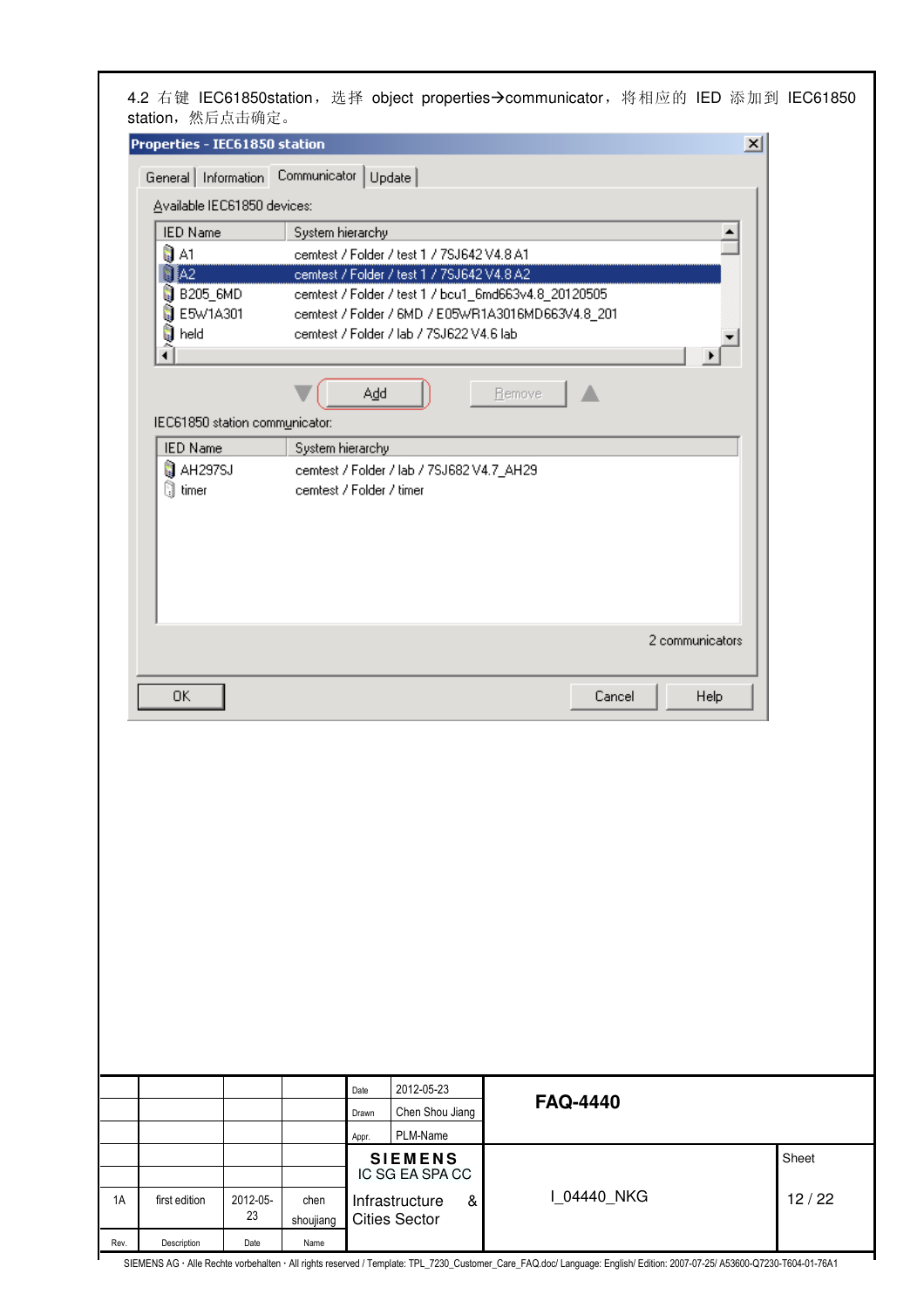| 4.3 双击打开 IEC61850 station           |                                   |                   | 新增加的 IED 会显示在 network→ new devices 下                                                                                                                                                                                                                                                                                                                     |                 |       |  |
|-------------------------------------|-----------------------------------|-------------------|----------------------------------------------------------------------------------------------------------------------------------------------------------------------------------------------------------------------------------------------------------------------------------------------------------------------------------------------------------|-----------------|-------|--|
| SIEC61850 System Configurator -     |                                   |                   |                                                                                                                                                                                                                                                                                                                                                          |                 |       |  |
| Station Edit Insert View            |                                   | Help              |                                                                                                                                                                                                                                                                                                                                                          |                 |       |  |
| Network + I Link                    |                                   |                   |                                                                                                                                                                                                                                                                                                                                                          |                 |       |  |
|                                     |                                   |                   |                                                                                                                                                                                                                                                                                                                                                          |                 |       |  |
| and and                             |                                   |                   | $\begin{picture}(130,10) \put(0,0){\line(1,0){10}} \put(15,0){\line(1,0){10}} \put(15,0){\line(1,0){10}} \put(15,0){\line(1,0){10}} \put(15,0){\line(1,0){10}} \put(15,0){\line(1,0){10}} \put(15,0){\line(1,0){10}} \put(15,0){\line(1,0){10}} \put(15,0){\line(1,0){10}} \put(15,0){\line(1,0){10}} \put(15,0){\line(1,0){10}} \put(15,0){\line($<br>面 |                 |       |  |
| Subnets                             |                                   |                   |                                                                                                                                                                                                                                                                                                                                                          |                 |       |  |
| <b>Name</b><br>日   IEC61850 station |                                   | ▲                 | Name in Manager                                                                                                                                                                                                                                                                                                                                          | IP address      |       |  |
|                                     | $\Box$ New devices (3)            |                   |                                                                                                                                                                                                                                                                                                                                                          |                 |       |  |
|                                     | +• AH297SJ                        |                   | 75J682 V4.7_AH29                                                                                                                                                                                                                                                                                                                                         |                 |       |  |
|                                     | <b>→●</b> B205_6MD                |                   | bcu1_6md663v4.8_20120505                                                                                                                                                                                                                                                                                                                                 |                 |       |  |
|                                     | +• E5W1A301                       |                   | E05WR1A3016MD663V4.8_201                                                                                                                                                                                                                                                                                                                                 |                 |       |  |
| 白· 面 Subnet1                        |                                   |                   |                                                                                                                                                                                                                                                                                                                                                          |                 |       |  |
|                                     | 목 <sub>•</sub> timer              |                   | timer                                                                                                                                                                                                                                                                                                                                                    |                 |       |  |
|                                     |                                   |                   |                                                                                                                                                                                                                                                                                                                                                          |                 |       |  |
| 点击装置将其拖到 subnet1 下                  |                                   |                   |                                                                                                                                                                                                                                                                                                                                                          |                 |       |  |
| SIEC61850 System Configurator -     |                                   |                   |                                                                                                                                                                                                                                                                                                                                                          |                 |       |  |
| Station                             | Edit Insert View                  | Help              |                                                                                                                                                                                                                                                                                                                                                          |                 |       |  |
| 鞴                                   | Network $\rightarrow$             | Link              |                                                                                                                                                                                                                                                                                                                                                          |                 |       |  |
| ÷<br>a b                            |                                   |                   | ~~│※ ⋻▐▚ ★│▓│▓│                                                                                                                                                                                                                                                                                                                                          |                 |       |  |
| <b>Subnets</b>                      |                                   |                   |                                                                                                                                                                                                                                                                                                                                                          |                 |       |  |
|                                     |                                   |                   |                                                                                                                                                                                                                                                                                                                                                          |                 |       |  |
| <b>Name</b>                         |                                   | ۸                 | <b>Name in Manager</b>                                                                                                                                                                                                                                                                                                                                   | IP address      |       |  |
| 日· <mark>令</mark> IEC61850 station  |                                   |                   |                                                                                                                                                                                                                                                                                                                                                          |                 |       |  |
|                                     | New devices                       |                   |                                                                                                                                                                                                                                                                                                                                                          |                 |       |  |
| 白 面 Subnet1                         |                                   |                   | 75J682 V4.7 AH29                                                                                                                                                                                                                                                                                                                                         | 172.16.0.1      |       |  |
|                                     | Д. АН297SJ                        |                   |                                                                                                                                                                                                                                                                                                                                                          | 192.168.0.36    |       |  |
|                                     | La B205_6MD                       |                   | bcu1_6md663v4.8_20120505<br>E05WR1A3016MD663V4.8_201                                                                                                                                                                                                                                                                                                     | 142.172.18.23   |       |  |
|                                     | Lesw1A301<br>목 <sub>•</sub> timer |                   | timer                                                                                                                                                                                                                                                                                                                                                    |                 |       |  |
|                                     |                                   |                   |                                                                                                                                                                                                                                                                                                                                                          |                 |       |  |
|                                     |                                   |                   |                                                                                                                                                                                                                                                                                                                                                          |                 |       |  |
|                                     |                                   |                   |                                                                                                                                                                                                                                                                                                                                                          |                 |       |  |
|                                     |                                   |                   |                                                                                                                                                                                                                                                                                                                                                          |                 |       |  |
|                                     |                                   |                   |                                                                                                                                                                                                                                                                                                                                                          |                 |       |  |
|                                     |                                   |                   |                                                                                                                                                                                                                                                                                                                                                          |                 |       |  |
|                                     |                                   |                   |                                                                                                                                                                                                                                                                                                                                                          |                 |       |  |
|                                     |                                   |                   |                                                                                                                                                                                                                                                                                                                                                          |                 |       |  |
|                                     |                                   |                   |                                                                                                                                                                                                                                                                                                                                                          |                 |       |  |
|                                     |                                   |                   |                                                                                                                                                                                                                                                                                                                                                          |                 |       |  |
|                                     |                                   |                   | 2012-05-23<br>Date                                                                                                                                                                                                                                                                                                                                       |                 |       |  |
|                                     |                                   |                   | Chen Shou Jiang<br>Drawn                                                                                                                                                                                                                                                                                                                                 | <b>FAQ-4440</b> |       |  |
|                                     |                                   |                   | PLM-Name<br>Appr.                                                                                                                                                                                                                                                                                                                                        |                 |       |  |
|                                     |                                   |                   | <b>SIEMENS</b>                                                                                                                                                                                                                                                                                                                                           |                 | Sheet |  |
|                                     |                                   |                   | IC SG EA SPA CC                                                                                                                                                                                                                                                                                                                                          |                 |       |  |
| first edition                       | 2012-05-<br>23                    | chen              | Infrastructure<br>&                                                                                                                                                                                                                                                                                                                                      | I_04440_NKG     | 13/22 |  |
| Description                         | Date                              | shoujiang<br>Name | <b>Cities Sector</b>                                                                                                                                                                                                                                                                                                                                     |                 |       |  |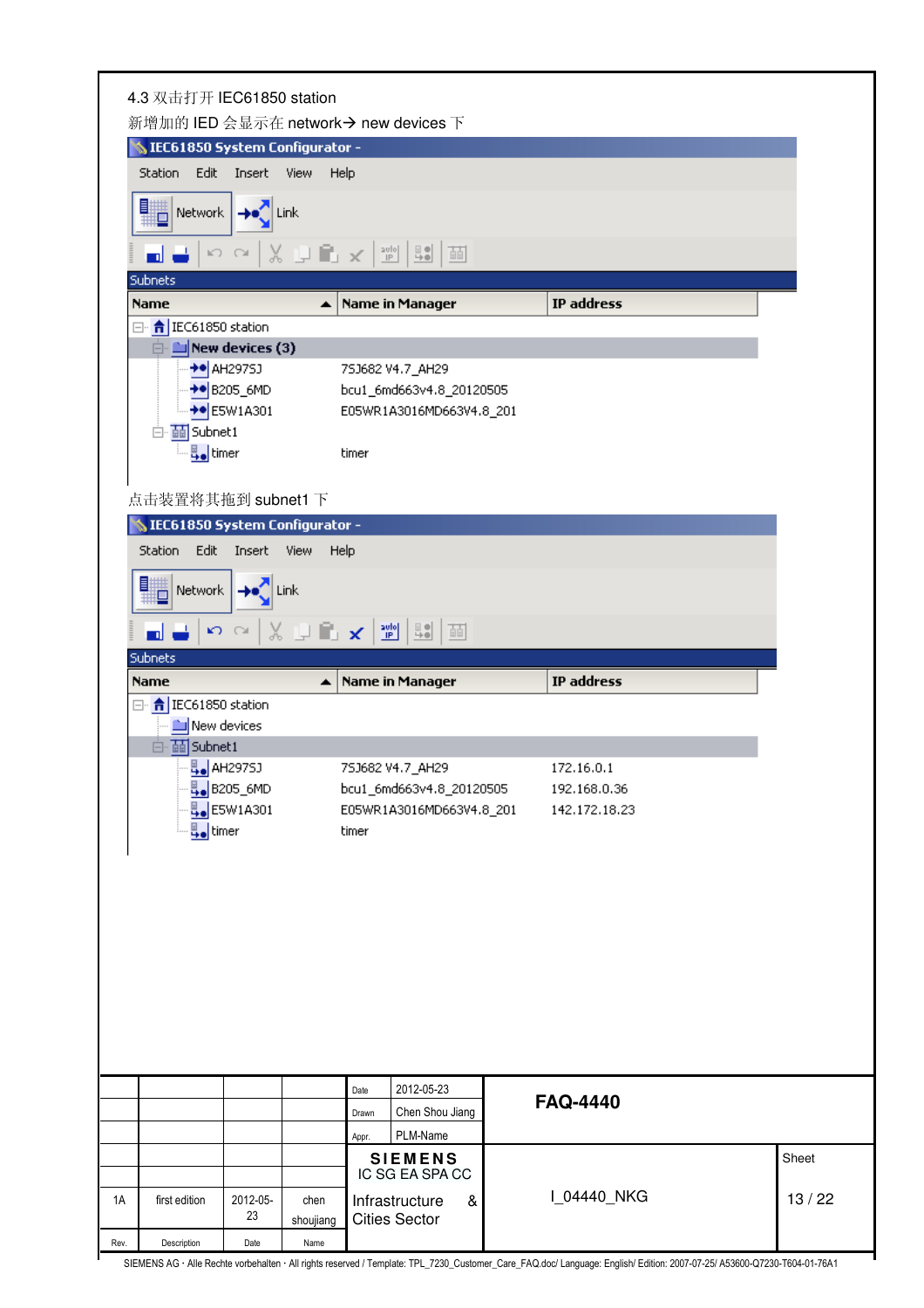|                                                                                                                                                 | Station Edit Insert View<br>Help                                                                                           |                 |                                                            |                                              |       |
|-------------------------------------------------------------------------------------------------------------------------------------------------|----------------------------------------------------------------------------------------------------------------------------|-----------------|------------------------------------------------------------|----------------------------------------------|-------|
| <b>Hetwork</b> →●●●                                                                                                                             |                                                                                                                            |                 |                                                            |                                              |       |
|                                                                                                                                                 |                                                                                                                            |                 |                                                            |                                              |       |
| $\mathfrak{O}^-(\mathfrak{A}^+)$<br>ا اس                                                                                                        | $X \cup \mathbb{R} \times  \mathbb{P} $ 50 $ \mathbb{B} $ 10                                                               |                 |                                                            |                                              |       |
| Subnets                                                                                                                                         |                                                                                                                            |                 | Properties                                                 |                                              |       |
| <b>Name</b>                                                                                                                                     | Name in Manager<br>▲                                                                                                       | IP address      | $\Box$ Identification                                      |                                              |       |
| □ <mark>令</mark> IEC61850 station                                                                                                               |                                                                                                                            |                 | Name                                                       | timer                                        |       |
| New devices<br>白·画 Subnet1                                                                                                                      |                                                                                                                            |                 | Name in Manager<br>Comment                                 | timer                                        |       |
| B. AH297SJ                                                                                                                                      | 75J682 V4.7_AH29                                                                                                           | 172.16.0.1      | Type                                                       | Device                                       |       |
| B <sub>→</sub> B205_6MD                                                                                                                         | bcu1_6md663v4.8_20120505                                                                                                   | 192.168.0.36    | Device type                                                | sntp server                                  |       |
| E <sub>●</sub> E5W1A301                                                                                                                         | E05WR1A3016MD663V4.8_201                                                                                                   | 142.172.18.23   | Device version<br>Manufacturer                             | 1.0                                          |       |
| 목 <sub>•</sub> timer                                                                                                                            | timer                                                                                                                      |                 | 日 Parameter                                                | sntp server                                  |       |
|                                                                                                                                                 |                                                                                                                            |                 | IP address                                                 |                                              |       |
|                                                                                                                                                 |                                                                                                                            |                 | Subnet mask                                                | 255.255.255.0                                |       |
|                                                                                                                                                 |                                                                                                                            |                 | Standard Gateway 0.0.0.0<br>Device-device com Not possible |                                              |       |
|                                                                                                                                                 |                                                                                                                            |                 |                                                            | Vertical communica Only possible as receiver |       |
|                                                                                                                                                 |                                                                                                                            |                 | Router function                                            | No.                                          |       |
|                                                                                                                                                 |                                                                                                                            |                 | Timer function                                             | Yes                                          |       |
|                                                                                                                                                 |                                                                                                                            |                 | 日 Parameter for SIPROTEC<br>Use as a timer                 | Yes (First timer)                            |       |
|                                                                                                                                                 |                                                                                                                            |                 |                                                            |                                              |       |
| Station<br>Edit Insert<br>目#<br>晋<br>  Network   <b>→e</b><br>▄▏                                                                                | SIEC61850 System Configurator -<br><b>View</b><br>Help<br><b>Link</b><br>↜↷⇂⇊⇓┗ડK│<br>Filter No filter<br>Interconne<br>д. |                 |                                                            |                                              |       |
| Applications<br><b>Name</b><br>□ <mark>令</mark> IEC61850 station<br>$\Lambda$ BRBB_1<br>$\Lambda$ BRBB_2<br>面subn <sub>(材</sub><br>$\Box$<br>떼여 | Add GOOSE application                                                                                                      |                 |                                                            |                                              |       |
|                                                                                                                                                 | 2012-05-23<br>Date<br>Drawn                                                                                                | Chen Shou Jiang | <b>FAQ-4440</b>                                            |                                              |       |
|                                                                                                                                                 | PLM-Name<br>Appr.                                                                                                          |                 |                                                            |                                              |       |
|                                                                                                                                                 | <b>SIEMENS</b>                                                                                                             |                 |                                                            |                                              | Sheet |
| 2012-05-<br>first edition                                                                                                                       | IC SG EA SPA CC<br>chen<br>Infrastructure                                                                                  | &               | I_04440_NKG                                                |                                              | 14/22 |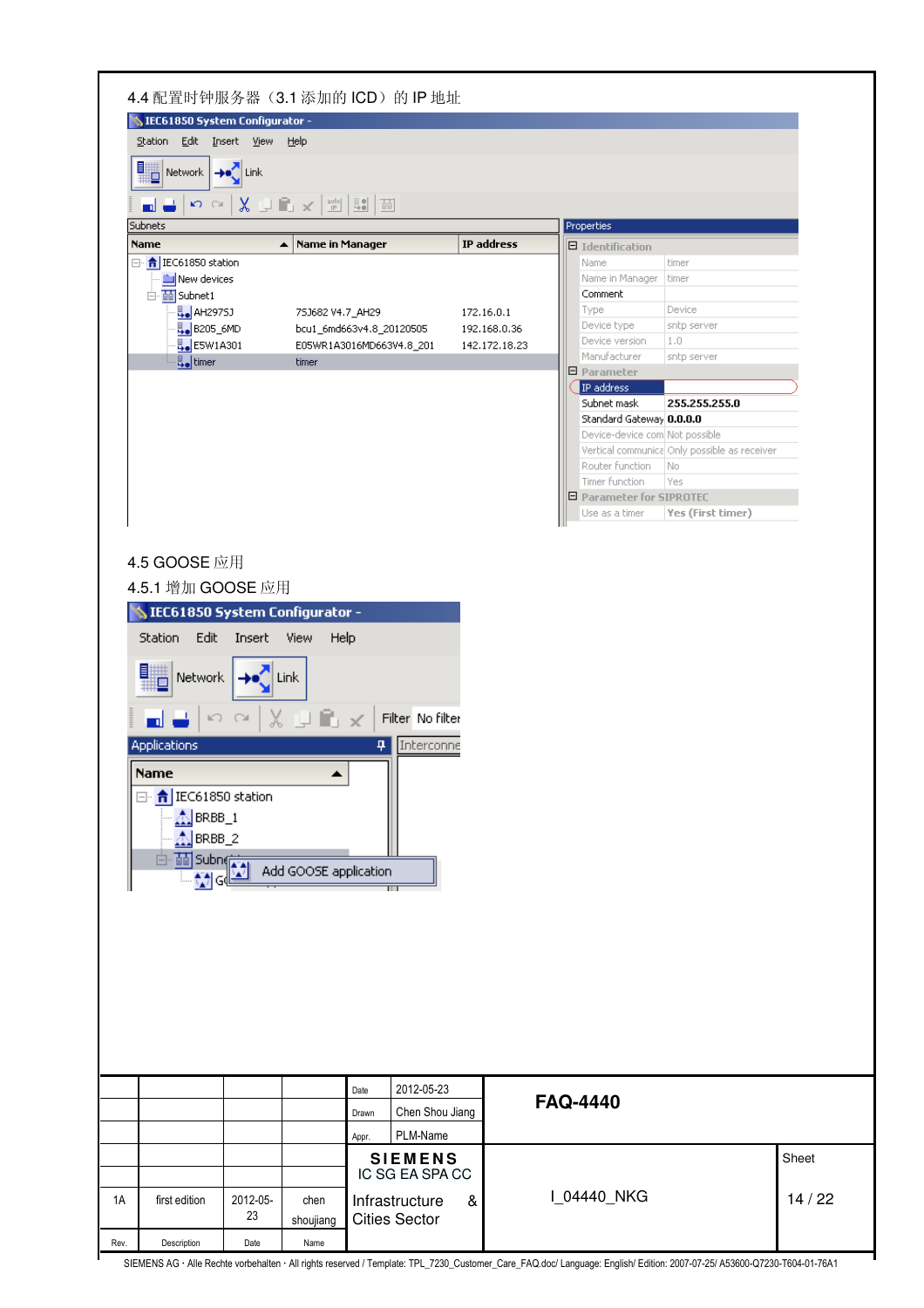|      | 4.5.2 创建 GOOSE 关联, 如下图                                                                                                                                                                                                                                                                                                                                                                                                                                                                                                                                                                                                                                                                                                                                                                             |                                                            |                                                                      |                          |                                                                                                              |                                                                                   |                                                                                                                                                                                                                                            |       |
|------|----------------------------------------------------------------------------------------------------------------------------------------------------------------------------------------------------------------------------------------------------------------------------------------------------------------------------------------------------------------------------------------------------------------------------------------------------------------------------------------------------------------------------------------------------------------------------------------------------------------------------------------------------------------------------------------------------------------------------------------------------------------------------------------------------|------------------------------------------------------------|----------------------------------------------------------------------|--------------------------|--------------------------------------------------------------------------------------------------------------|-----------------------------------------------------------------------------------|--------------------------------------------------------------------------------------------------------------------------------------------------------------------------------------------------------------------------------------------|-------|
|      | SIEC61850 System Configurator<br>Station Edit Insert View                                                                                                                                                                                                                                                                                                                                                                                                                                                                                                                                                                                                                                                                                                                                          | Help                                                       |                                                                      |                          |                                                                                                              |                                                                                   |                                                                                                                                                                                                                                            |       |
|      | <b>B</b> <sub>D</sub> Network $\rightarrow$ <sup>2</sup> Link<br>$\mathbb{R}^n$ $\cong$ $\left \right.\left.\right\langle \right.\left\langle \right.\right.\left\langle \right.\left\langle \right.\left\langle \right.\left\langle \right.\left\langle \right.\left\langle \right.\left\langle \right.\left\langle \right.\left\langle \right.\left\langle \right.\left\langle \right.\left\langle \right.\left\langle \right.\left\langle \right.\left\langle \right.\left\langle \right.\left\langle \right.\left\langle \right.\left\langle \right.\left\langle \right.\left\langle \right.\left\langle \right.\left\langle \right.\left\langle \right.\left\langle \right.\left\langle \right.\left\langle \right.\left\langle \right.\left\langle \right.\left\langle \right.\left\$<br>m c |                                                            |                                                                      | $\overline{\phantom{a}}$ |                                                                                                              |                                                                                   |                                                                                                                                                                                                                                            |       |
|      | Applications<br>Name                                                                                                                                                                                                                                                                                                                                                                                                                                                                                                                                                                                                                                                                                                                                                                               | 4<br>Interconnections<br>$\blacktriangle$                  | <b>Source</b>                                                        |                          | - Description                                                                                                | <b>Destination</b>                                                                | <b>Description</b>                                                                                                                                                                                                                         |       |
|      | 日 <mark>令</mark> IEC61850 station<br>$BRBB_1$<br>$BRBB_2$                                                                                                                                                                                                                                                                                                                                                                                                                                                                                                                                                                                                                                                                                                                                          |                                                            | IED_6MD663/CTRL/shiGGIO1/SPCSO1<br>IED_75J622/CTRL/ctestGGIO1/SPCSO1 |                          | 6MD663 V4.7/Control/shiGGIO1/From function key<br>75J622 V4.6/Control/ctestGGIO1/Test Signal To other device |                                                                                   | IED_75J642/CTRL/shiGGIO1/SPCSO1<br>753642 V4.6/Control/shiGGIO1/test shiqin<br>IED_6MD663/CTRL/ctestGGIO1/SPCSO1<br>6MD663 V4.7/Control/ctestGGIO1/Indicat<br>IED_753642/CTRL/ctestGGIO1/SPCSO1<br>75J642 V4.6/Control/ctestGGIO1/Indicati |       |
|      | B-B Subnet1<br>GOOSE application1                                                                                                                                                                                                                                                                                                                                                                                                                                                                                                                                                                                                                                                                                                                                                                  |                                                            |                                                                      |                          |                                                                                                              |                                                                                   |                                                                                                                                                                                                                                            |       |
|      |                                                                                                                                                                                                                                                                                                                                                                                                                                                                                                                                                                                                                                                                                                                                                                                                    |                                                            |                                                                      |                          |                                                                                                              |                                                                                   |                                                                                                                                                                                                                                            |       |
|      |                                                                                                                                                                                                                                                                                                                                                                                                                                                                                                                                                                                                                                                                                                                                                                                                    |                                                            |                                                                      |                          |                                                                                                              |                                                                                   |                                                                                                                                                                                                                                            |       |
|      | Sources<br>Add source<br>剑钟                                                                                                                                                                                                                                                                                                                                                                                                                                                                                                                                                                                                                                                                                                                                                                        |                                                            |                                                                      |                          | 4 Destinations<br>A                                                                                          | → J Add target   <mark>한 한</mark>                                                 |                                                                                                                                                                                                                                            |       |
|      | Name<br>E IED_6MD663<br>E IED_753622                                                                                                                                                                                                                                                                                                                                                                                                                                                                                                                                                                                                                                                                                                                                                               | $\blacktriangle$ Description<br>6MD663 V4.7<br>753622 V4.6 |                                                                      |                          | Name                                                                                                         | $\blacktriangle$ Description<br>E IED_6MD663<br>6MD663 V4.7<br>D-OCTRL<br>Control |                                                                                                                                                                                                                                            |       |
|      | O CTRL<br>E LLNO<br><b>E-OCALH1</b>                                                                                                                                                                                                                                                                                                                                                                                                                                                                                                                                                                                                                                                                                                                                                                | Control<br>General<br>Fault                                |                                                                      |                          |                                                                                                              | ULNO<br>General<br>AMGGIO1<br>AMGGIO1<br>etestGGIO1 ctestGGIO1                    |                                                                                                                                                                                                                                            |       |
|      | ctestGGIO1<br>Nieh                                                                                                                                                                                                                                                                                                                                                                                                                                                                                                                                                                                                                                                                                                                                                                                 | ctestGGI01<br>Behavior                                     |                                                                      |                          |                                                                                                              | SPCSO1 Indication From 75J<br>$-$ LPHD1<br>device                                 | 双击此信号,将其<br>设置为目的信号                                                                                                                                                                                                                        |       |
|      | Health<br>$\sum$ Mod<br>$\sqrt{SPCSO1}$                                                                                                                                                                                                                                                                                                                                                                                                                                                                                                                                                                                                                                                                                                                                                            | State<br>Mode<br>Test Signal To other device               |                                                                      | 双击此信号,将此                 |                                                                                                              | ManCtrGA ManualCtrlGAPC<br>QOCILO1<br>QOCILO<br>QOCSWI1<br>Q0CSWI                 |                                                                                                                                                                                                                                            |       |
|      | GOOSEGGIO1                                                                                                                                                                                                                                                                                                                                                                                                                                                                                                                                                                                                                                                                                                                                                                                         | GOOSEGGIO1                                                 |                                                                      | 设置为信号源                   |                                                                                                              | Q0XCBR1<br>Q0XCBR                                                                 |                                                                                                                                                                                                                                            |       |
|      | 和 7SJ642 的 CTRL/ctestGGIO1/SPCSO1。                                                                                                                                                                                                                                                                                                                                                                                                                                                                                                                                                                                                                                                                                                                                                                 |                                                            |                                                                      |                          |                                                                                                              |                                                                                   | 例图中是把 7SJ622 的 CTRL/ctestGGIO1/SPCSO1 信号同时送到 6MD663 的 CTRL/ctestGGIO1/SPCSO1                                                                                                                                                               |       |
|      |                                                                                                                                                                                                                                                                                                                                                                                                                                                                                                                                                                                                                                                                                                                                                                                                    |                                                            |                                                                      |                          |                                                                                                              |                                                                                   |                                                                                                                                                                                                                                            |       |
|      |                                                                                                                                                                                                                                                                                                                                                                                                                                                                                                                                                                                                                                                                                                                                                                                                    |                                                            |                                                                      |                          |                                                                                                              | 4.6 当保护装置与第三方的 IEC61850 client 通讯时, 必须建立 report application。                      |                                                                                                                                                                                                                                            |       |
|      | 4.6.1 增加 report application                                                                                                                                                                                                                                                                                                                                                                                                                                                                                                                                                                                                                                                                                                                                                                        |                                                            |                                                                      |                          |                                                                                                              |                                                                                   |                                                                                                                                                                                                                                            |       |
|      | SIEC61850 System Configurator -                                                                                                                                                                                                                                                                                                                                                                                                                                                                                                                                                                                                                                                                                                                                                                    |                                                            |                                                                      |                          |                                                                                                              |                                                                                   |                                                                                                                                                                                                                                            |       |
|      | Edit<br>Station                                                                                                                                                                                                                                                                                                                                                                                                                                                                                                                                                                                                                                                                                                                                                                                    | Insert                                                     | Help<br><b>View</b>                                                  |                          |                                                                                                              |                                                                                   |                                                                                                                                                                                                                                            |       |
|      |                                                                                                                                                                                                                                                                                                                                                                                                                                                                                                                                                                                                                                                                                                                                                                                                    |                                                            |                                                                      |                          |                                                                                                              |                                                                                   |                                                                                                                                                                                                                                            |       |
|      | 目<br>Network                                                                                                                                                                                                                                                                                                                                                                                                                                                                                                                                                                                                                                                                                                                                                                                       |                                                            | Link                                                                 |                          |                                                                                                              |                                                                                   |                                                                                                                                                                                                                                            |       |
|      | K)                                                                                                                                                                                                                                                                                                                                                                                                                                                                                                                                                                                                                                                                                                                                                                                                 |                                                            | X DE x                                                               |                          | Filter No filter                                                                                             |                                                                                   |                                                                                                                                                                                                                                            |       |
|      | Applications                                                                                                                                                                                                                                                                                                                                                                                                                                                                                                                                                                                                                                                                                                                                                                                       |                                                            |                                                                      | 4                        | Interconnections                                                                                             |                                                                                   |                                                                                                                                                                                                                                            |       |
|      | Name                                                                                                                                                                                                                                                                                                                                                                                                                                                                                                                                                                                                                                                                                                                                                                                               |                                                            |                                                                      |                          |                                                                                                              |                                                                                   |                                                                                                                                                                                                                                            |       |
|      | ← IEC61850 station<br>⊟-∙                                                                                                                                                                                                                                                                                                                                                                                                                                                                                                                                                                                                                                                                                                                                                                          |                                                            | ٠                                                                    |                          |                                                                                                              |                                                                                   |                                                                                                                                                                                                                                            |       |
|      | BRBB                                                                                                                                                                                                                                                                                                                                                                                                                                                                                                                                                                                                                                                                                                                                                                                               |                                                            | Add Report application                                               |                          |                                                                                                              |                                                                                   |                                                                                                                                                                                                                                            |       |
|      | BRBB                                                                                                                                                                                                                                                                                                                                                                                                                                                                                                                                                                                                                                                                                                                                                                                               |                                                            |                                                                      |                          | Importing "Substation" section from SCD file                                                                 |                                                                                   |                                                                                                                                                                                                                                            |       |
|      | $\Box$<br>Subnet                                                                                                                                                                                                                                                                                                                                                                                                                                                                                                                                                                                                                                                                                                                                                                                   |                                                            |                                                                      |                          |                                                                                                              |                                                                                   |                                                                                                                                                                                                                                            |       |
|      |                                                                                                                                                                                                                                                                                                                                                                                                                                                                                                                                                                                                                                                                                                                                                                                                    | <mark>♦ GOOSE application1</mark>                          |                                                                      |                          |                                                                                                              |                                                                                   |                                                                                                                                                                                                                                            |       |
|      |                                                                                                                                                                                                                                                                                                                                                                                                                                                                                                                                                                                                                                                                                                                                                                                                    |                                                            |                                                                      |                          |                                                                                                              |                                                                                   |                                                                                                                                                                                                                                            |       |
|      |                                                                                                                                                                                                                                                                                                                                                                                                                                                                                                                                                                                                                                                                                                                                                                                                    |                                                            |                                                                      |                          |                                                                                                              |                                                                                   |                                                                                                                                                                                                                                            |       |
|      |                                                                                                                                                                                                                                                                                                                                                                                                                                                                                                                                                                                                                                                                                                                                                                                                    |                                                            |                                                                      |                          |                                                                                                              |                                                                                   |                                                                                                                                                                                                                                            |       |
|      |                                                                                                                                                                                                                                                                                                                                                                                                                                                                                                                                                                                                                                                                                                                                                                                                    |                                                            |                                                                      |                          |                                                                                                              |                                                                                   |                                                                                                                                                                                                                                            |       |
|      |                                                                                                                                                                                                                                                                                                                                                                                                                                                                                                                                                                                                                                                                                                                                                                                                    |                                                            |                                                                      |                          |                                                                                                              |                                                                                   |                                                                                                                                                                                                                                            |       |
|      |                                                                                                                                                                                                                                                                                                                                                                                                                                                                                                                                                                                                                                                                                                                                                                                                    |                                                            |                                                                      |                          |                                                                                                              |                                                                                   |                                                                                                                                                                                                                                            |       |
|      |                                                                                                                                                                                                                                                                                                                                                                                                                                                                                                                                                                                                                                                                                                                                                                                                    |                                                            |                                                                      |                          |                                                                                                              |                                                                                   |                                                                                                                                                                                                                                            |       |
|      |                                                                                                                                                                                                                                                                                                                                                                                                                                                                                                                                                                                                                                                                                                                                                                                                    |                                                            |                                                                      |                          |                                                                                                              |                                                                                   |                                                                                                                                                                                                                                            |       |
|      |                                                                                                                                                                                                                                                                                                                                                                                                                                                                                                                                                                                                                                                                                                                                                                                                    |                                                            |                                                                      | Date                     | 2012-05-23                                                                                                   | <b>FAQ-4440</b>                                                                   |                                                                                                                                                                                                                                            |       |
|      |                                                                                                                                                                                                                                                                                                                                                                                                                                                                                                                                                                                                                                                                                                                                                                                                    |                                                            |                                                                      | Drawn                    | Chen Shou Jiang                                                                                              |                                                                                   |                                                                                                                                                                                                                                            |       |
|      |                                                                                                                                                                                                                                                                                                                                                                                                                                                                                                                                                                                                                                                                                                                                                                                                    |                                                            |                                                                      | Appr.                    | PLM-Name                                                                                                     |                                                                                   |                                                                                                                                                                                                                                            |       |
|      |                                                                                                                                                                                                                                                                                                                                                                                                                                                                                                                                                                                                                                                                                                                                                                                                    |                                                            |                                                                      |                          | <b>SIEMENS</b><br>IC SG EA SPA CC                                                                            |                                                                                   |                                                                                                                                                                                                                                            | Sheet |
| 1A   | first edition                                                                                                                                                                                                                                                                                                                                                                                                                                                                                                                                                                                                                                                                                                                                                                                      | 2012-05-                                                   | chen                                                                 |                          | Infrastructure<br>&                                                                                          |                                                                                   | I_04440_NKG                                                                                                                                                                                                                                | 15/22 |
|      |                                                                                                                                                                                                                                                                                                                                                                                                                                                                                                                                                                                                                                                                                                                                                                                                    | 23                                                         | shoujiang                                                            |                          | <b>Cities Sector</b>                                                                                         |                                                                                   |                                                                                                                                                                                                                                            |       |
| Rev. | Description                                                                                                                                                                                                                                                                                                                                                                                                                                                                                                                                                                                                                                                                                                                                                                                        | Date                                                       | Name                                                                 |                          |                                                                                                              |                                                                                   |                                                                                                                                                                                                                                            |       |
|      |                                                                                                                                                                                                                                                                                                                                                                                                                                                                                                                                                                                                                                                                                                                                                                                                    |                                                            |                                                                      |                          |                                                                                                              |                                                                                   |                                                                                                                                                                                                                                            |       |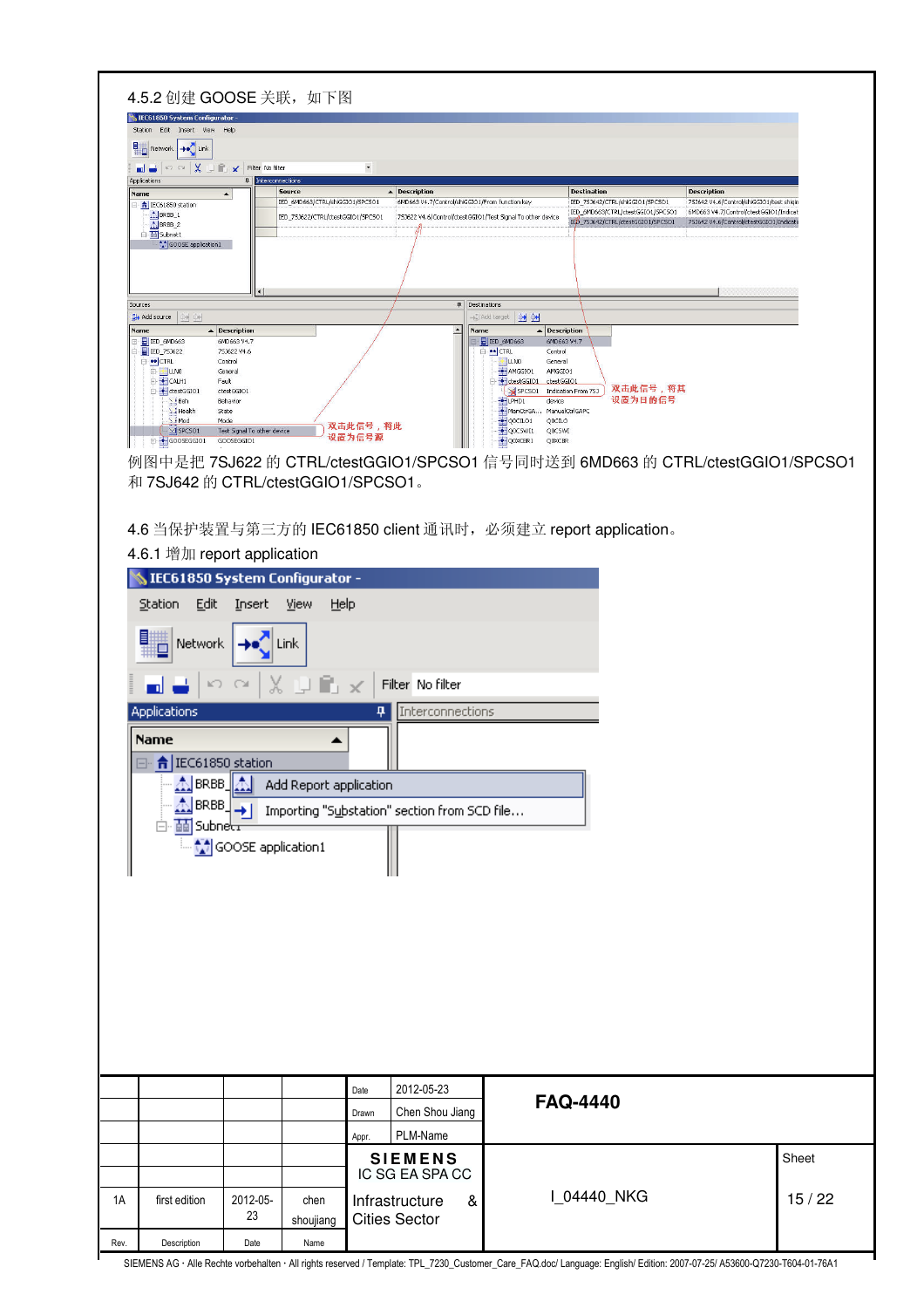| Station Edit Insert View                      | Help                                                        |                           |                                                                  |                          |                                                                                    |                                                 |       |
|-----------------------------------------------|-------------------------------------------------------------|---------------------------|------------------------------------------------------------------|--------------------------|------------------------------------------------------------------------------------|-------------------------------------------------|-------|
| Network + I Link                              |                                                             |                           |                                                                  |                          |                                                                                    |                                                 |       |
| نہ اور                                        | $\mathbf{p} \propto  \times \mathbf{p}  \mathbf{r} \propto$ | Filter No filter          |                                                                  | $\overline{\phantom{0}}$ |                                                                                    |                                                 |       |
| Applications                                  |                                                             | <b>4</b> Interconnections |                                                                  |                          |                                                                                    |                                                 |       |
| Name                                          | $\blacktriangle$                                            |                           | <b>Source</b>                                                    |                          | $\blacktriangle$ Description                                                       | <b>Destination</b>                              |       |
| 日· <mark>令</mark> IEC61850 station<br>ABRBB_1 |                                                             |                           | IED_6MD663/CTRL/AMGGIO1/SPCSO1<br>ED_6MD663/CTRL/ManCtrGAPC1/Str |                          | 6MD663 V4.7/Control/AMGGIO1/Auto/Manu<br>6MD663 V4.7/Control/ManualCtrlGAPC/Pickup |                                                 |       |
| $\frac{1}{2}$ BRBB_2                          |                                                             |                           |                                                                  |                          |                                                                                    |                                                 |       |
| 白 The Subnet1<br>. Mill GOOSE application1    |                                                             |                           |                                                                  |                          |                                                                                    |                                                 |       |
|                                               |                                                             |                           |                                                                  |                          |                                                                                    |                                                 |       |
|                                               |                                                             |                           |                                                                  |                          |                                                                                    |                                                 |       |
|                                               |                                                             | $\left  \cdot \right $    |                                                                  |                          |                                                                                    |                                                 |       |
| Sources                                       |                                                             |                           |                                                                  |                          | <b>Destinations</b>                                                                |                                                 |       |
| Ladd source<br>鱼鱼                             |                                                             |                           |                                                                  |                          | -- jijj Add target<br>鱼鱼<br>$\blacktriangle$                                       |                                                 |       |
| Name<br>F E IED_6MD663                        | $\blacktriangle$ Description                                | 6MD663 V4.7               |                                                                  |                          | Name<br><b>日</b> OTH_0001                                                          | $\blacktriangle$<br><b>Description</b><br>sntp1 |       |
| <b>D</b> on CTRL                              | Control                                                     |                           |                                                                  |                          |                                                                                    |                                                 |       |
| 中 <mark>立</mark> LLNO<br>AMGGIO1              | General<br>AMGGIO1                                          |                           |                                                                  |                          |                                                                                    |                                                 |       |
| $\mathbf{N}$ Beh<br>$\mathbf{M}$ Health       | Behavior<br>State                                           |                           |                                                                  |                          |                                                                                    |                                                 |       |
| $\mathbf{M}$ Mod                              | Mode                                                        |                           | 双击信号即可将其                                                         |                          |                                                                                    |                                                 |       |
| $\Box$ SPCSO1<br>E destGGI01                  | Auto/Manu<br>ctestGGIO1                                     |                           | 添加到report中                                                       |                          |                                                                                    |                                                 |       |
| E-BILPHD1<br>å<br><b>Thursdann</b>            | device                                                      |                           |                                                                  |                          |                                                                                    |                                                 |       |
|                                               |                                                             | Magazine between Amer     |                                                                  |                          |                                                                                    |                                                 |       |
| 所有配置结束后即可关闭 IEC61850 station                  |                                                             |                           |                                                                  |                          |                                                                                    |                                                 |       |
|                                               |                                                             |                           |                                                                  |                          |                                                                                    |                                                 |       |
|                                               |                                                             |                           | 2012-05-23<br>Date<br>Chen Shou Jiang<br>Drawn                   |                          | <b>FAQ-4440</b>                                                                    |                                                 |       |
|                                               |                                                             |                           | PLM-Name<br>Appr.                                                |                          |                                                                                    |                                                 |       |
|                                               |                                                             |                           | <b>SIEMENS</b><br>IC SG EA SPA CC                                |                          |                                                                                    |                                                 | Sheet |
| first edition                                 | 2012-05-                                                    | chen                      | Infrastructure                                                   | &                        | I_04440_NKG                                                                        |                                                 | 16/22 |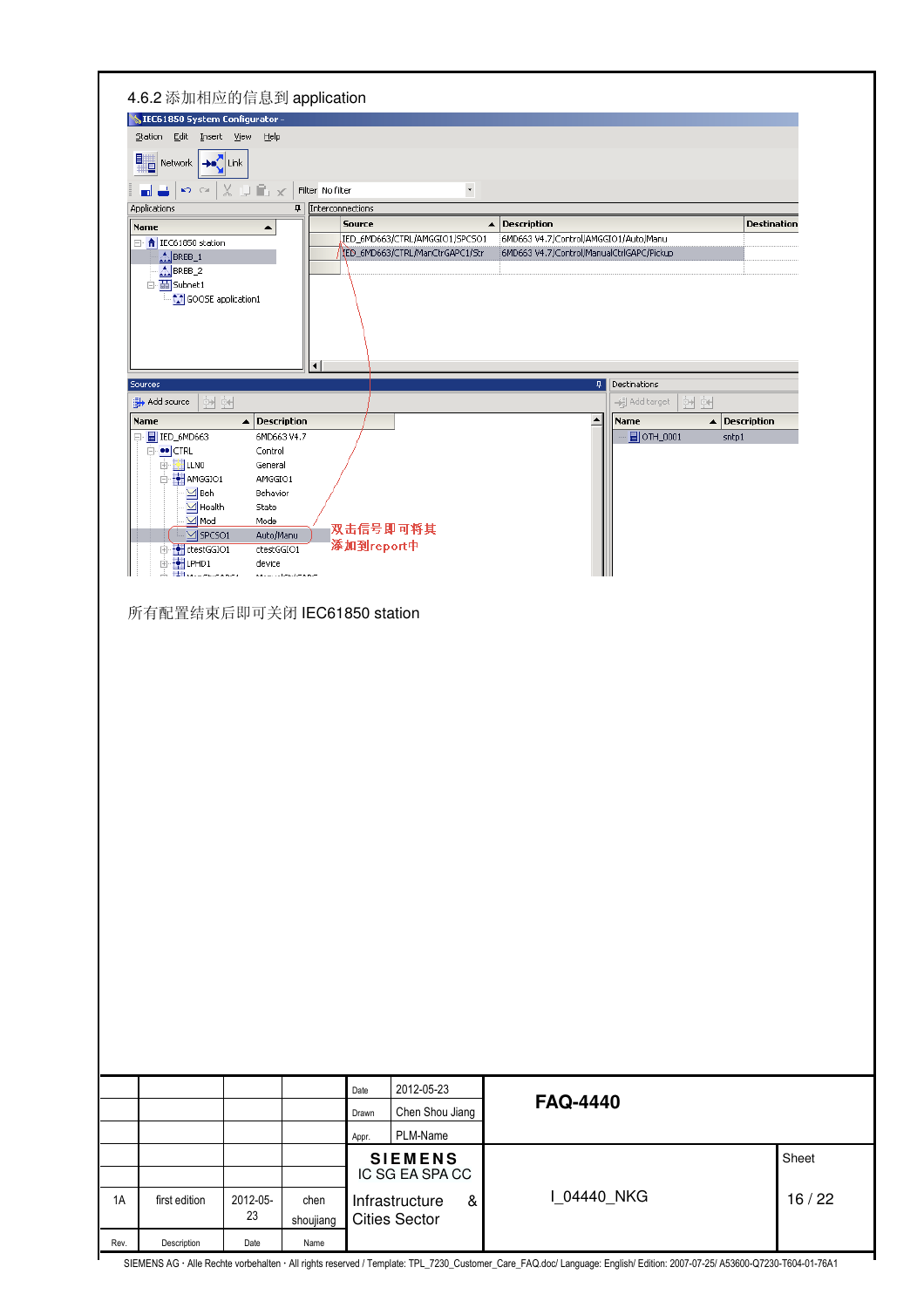| Properties - IEC61850 station           |                      |            |       |                                   | $\vert x \vert$                                                                                             |       |
|-----------------------------------------|----------------------|------------|-------|-----------------------------------|-------------------------------------------------------------------------------------------------------------|-------|
| General Information Communicator Update |                      |            |       |                                   |                                                                                                             |       |
| IEC61850 station communicator:          |                      |            |       |                                   |                                                                                                             |       |
| P                                       | <b>IED Name</b><br>D |            |       |                                   | System hierarchy                                                                                            |       |
|                                         |                      | IED_6MD663 |       |                                   | IEC61850 TS LAB / Folder / 6MI                                                                              |       |
| ✔                                       |                      | IED_7SJ622 |       |                                   | IEC61850 TS LAB / Folder / 7SJ                                                                              |       |
| ✔                                       |                      | IED_7SJ642 |       |                                   | IEC61850 TS LAB / Folder / 7SJ                                                                              |       |
| ?                                       | OTH_0001             |            |       |                                   | IEC61850 TS LAB / Folder / sntp                                                                             |       |
|                                         |                      |            |       |                                   |                                                                                                             |       |
| ◂                                       |                      |            |       |                                   | $\blacktriangleright$<br>[T]: Device type; [P]: Parameter set updated; [D]: Device updated (enter manually) |       |
| Print list                              |                      |            |       |                                   | Update all parameter sets                                                                                   |       |
|                                         |                      |            |       |                                   |                                                                                                             |       |
| 0K                                      |                      |            |       |                                   | Help<br>Cancel                                                                                              |       |
| 4.8 所有参数更新结束后, 初始化保护装置。                 |                      |            |       |                                   |                                                                                                             |       |
|                                         |                      |            |       |                                   |                                                                                                             |       |
|                                         |                      |            | Date  | 2012-05-23                        | <b>FAQ-4440</b>                                                                                             |       |
|                                         |                      |            | Drawn | Chen Shou Jiang                   |                                                                                                             |       |
|                                         |                      |            | Appr. | PLM-Name                          |                                                                                                             |       |
|                                         |                      |            |       | <b>SIEMENS</b><br>IC SG EA SPA CC |                                                                                                             | Sheet |
| first edition                           | 2012-05-             | chen       |       | Infrastructure<br>&               | I_04440_NKG                                                                                                 | 17/22 |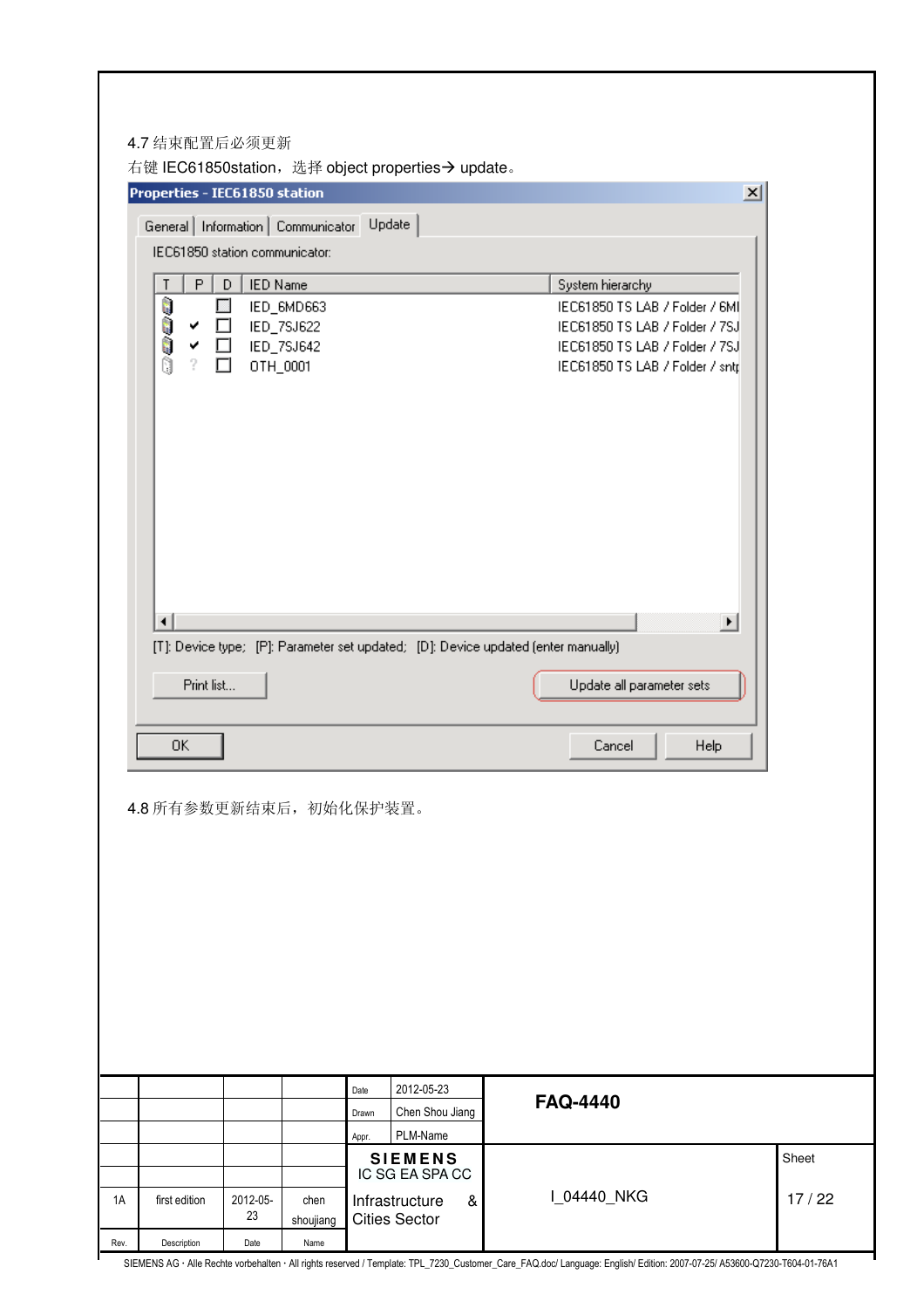### 5 调试

Г

5.1 查看moduleB信息

通过装置面板Menu → Test/Diagnose → Modulinfo → Port B (快捷键:Menue-5-5-1) 可看到如下内容,关于B口信息详情可在COM\_IEC61850\_MODUL\_A9\_US文档中查到。

|      | 1              | Network Config                                                            |       |
|------|----------------|---------------------------------------------------------------------------|-------|
|      | 2              | MAC 080006865116                                                          |       |
|      | 3              | IP 172.016.052.055                                                        |       |
|      | 4              | NM 255.255.000.000                                                        |       |
|      | 5              | GW 172.016.000.001                                                        |       |
|      | 6              | NT1* 172.016.000.254                                                      |       |
|      | $\overline{7}$ | $Chan1/2=Up/Up$                                                           |       |
|      | 8              | $Rx/TxCnt = 23489/34403$                                                  |       |
|      | 9              | Rx/TxErr=00000/00000                                                      |       |
|      | 10             | Rx/Tx10s=03221/02888                                                      |       |
|      | 11             | CPU load=68%                                                              |       |
|      | 12             | LRx1/LTx1=norm/norm                                                       |       |
|      | 13             | $LRx2/LTx2 = weak/---$                                                    |       |
|      | 14             | Switch RSTP                                                               |       |
|      | 15             | Priority=32768                                                            |       |
|      | 16             | Bridge Id=172165255                                                       |       |
|      | 17             | Hello Time=2sec                                                           |       |
|      | 18             | Max Age Tm.=20sec                                                         |       |
|      | 19             | Forward Del=15sec                                                         |       |
|      | 20             | MaxTransmCnt=100                                                          |       |
|      | 21             | $R/S1=A/D R/S2=R/F$                                                       |       |
|      | $22 - 26$      |                                                                           |       |
|      | 21             | * * * * * * *<br>* * * * * * *<br><b>END</b>                              |       |
|      |                |                                                                           |       |
|      |                | 2012-05-23<br>Date                                                        |       |
|      |                | <b>FAQ-4440</b><br>Chen Shou Jiang<br>Drawn                               |       |
|      |                | PLM-Name<br>Appr.<br><b>SIEMENS</b>                                       | Sheet |
| 1A   | first edition  | IC SG EA SPA CC<br>I 04440 NKG<br>2012-05-<br>Infrastructure<br>chen<br>& | 18/22 |
| Rev. | Description    | 23<br><b>Cities Sector</b><br>shoujiang<br>Date<br>Name                   |       |
|      |                |                                                                           |       |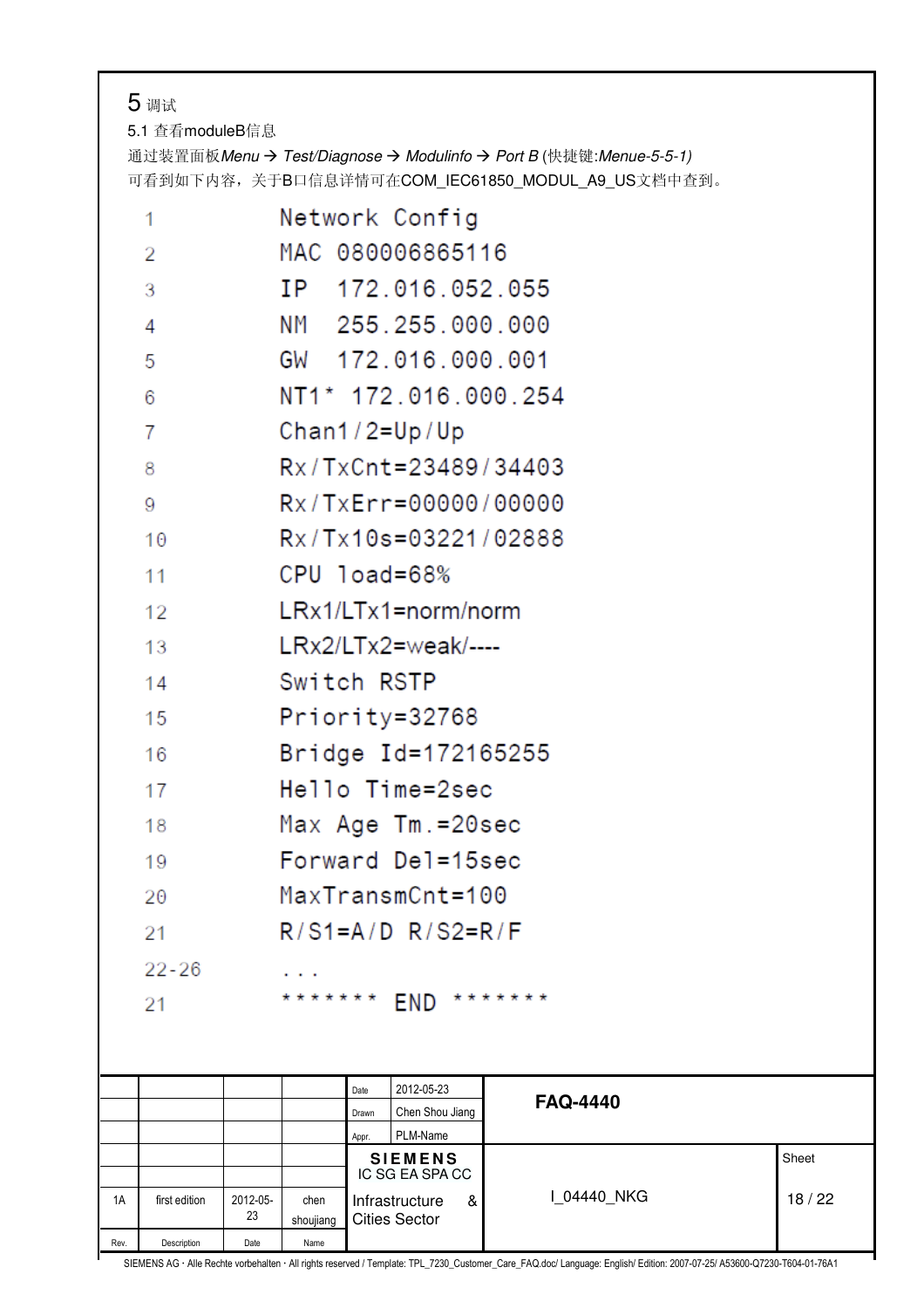5.1.1 第6行内容大约每隔10S变化一次,

5.1.1a正常情况交替显示NTP服务器的IP地址以及最后一次时钟同步过去的时间,5.1.1b如果显示Corrupt Parameter, 此 时 装 置 可 以 被 ping 通 , 但 是 可 能 与 IEC61850 client 的 通 讯 无 法 建 立 。 此 时 需 要 把 IEC61850station重新更新后再次初始化装置。

5.1.1c如果显示!!MAC!!0007E908FCC8, 原因是网络中已经有一台相同IP地址的设备

5.1.2 第7行指示通道的连接状态。

5.1.3 第14显示的是EN100的运行模式,环网结构时应显示Switch RSTP, 星型结构时应显示Point to PNP

5.2 参数文件中装置IED name无法修改, 保护功能无法开放, 原因是此参数并非原始备份, 而是使用 Plug&Play从装置上读下来的参数,参考FAQ I\_03986\_NKG。

5.3 使用IE浏览器输入*http://172.16.52.53/home* 即可登录到此装置EN100的主页, 显示如下

| Address & http://172.16.0.1/home                                                                         |                               |                                          |                                                                                                                                                                                                                                                                                               | $\vee$ $\Rightarrow$ Go |       |
|----------------------------------------------------------------------------------------------------------|-------------------------------|------------------------------------------|-----------------------------------------------------------------------------------------------------------------------------------------------------------------------------------------------------------------------------------------------------------------------------------------------|-------------------------|-------|
| $\mathbf{R}$<br>Back *                                                                                   |                               | <b>2 台 D Search 大 Favorites ① 日 品</b>    | $\blacksquare \cdot \square \triangleright \boxtimes$                                                                                                                                                                                                                                         |                         |       |
| <b>SIEMENS</b>                                                                                           |                               |                                          | EN100 O-module<br><b>HOME</b>                                                                                                                                                                                                                                                                 |                         |       |
| <b>Statistics</b><br>iystem log<br><u> Jonnection log</u><br>tartup log<br>iror log<br><b>NTP</b><br>STP | Module ID: 0011<br>Counter: 1 | Ident SIP_4_HM / SIP0FBB231E14           | Parameter bank 1 IEC61850 07.01.09 16:47:06.421 Version:8010000H CRC:171639A8H 24415 Bytes<br>Parameter bank 2 IEC61850 03:11:08 17:26:27 171 Version:8010000H CRC:509B1B89H 31189 Bytes<br>active Parameter bank 2 IEC61850 03 11.08 17:26:27.171 Version:8010000H CRC:509B1B89H 31189 Bytes |                         |       |
| hagnostics<br>Web-Montor                                                                                 |                               | Module time : Fr 20.03.2009 07:48:25:732 | Version: 04.03.06.01_V4 Last update: Mar 05 2009 10:42:43                                                                                                                                                                                                                                     |                         |       |
|                                                                                                          |                               |                                          |                                                                                                                                                                                                                                                                                               |                         |       |
|                                                                                                          |                               |                                          |                                                                                                                                                                                                                                                                                               | Local intranet          |       |
|                                                                                                          |                               |                                          |                                                                                                                                                                                                                                                                                               |                         |       |
|                                                                                                          |                               |                                          |                                                                                                                                                                                                                                                                                               |                         |       |
|                                                                                                          |                               |                                          |                                                                                                                                                                                                                                                                                               |                         |       |
|                                                                                                          |                               | 2012-05-23<br>Date<br>Drawn              | <b>FAQ-4440</b>                                                                                                                                                                                                                                                                               |                         |       |
|                                                                                                          |                               | Chen Shou Jiang<br>PLM-Name<br>Appr.     |                                                                                                                                                                                                                                                                                               |                         |       |
| 可以使用 curl 工具将所有页面保存进行通讯方面的分析。<br>5.4 curl 工具                                                             |                               | <b>SIEMENS</b><br>IC SG EA SPA CC        |                                                                                                                                                                                                                                                                                               |                         | Sheet |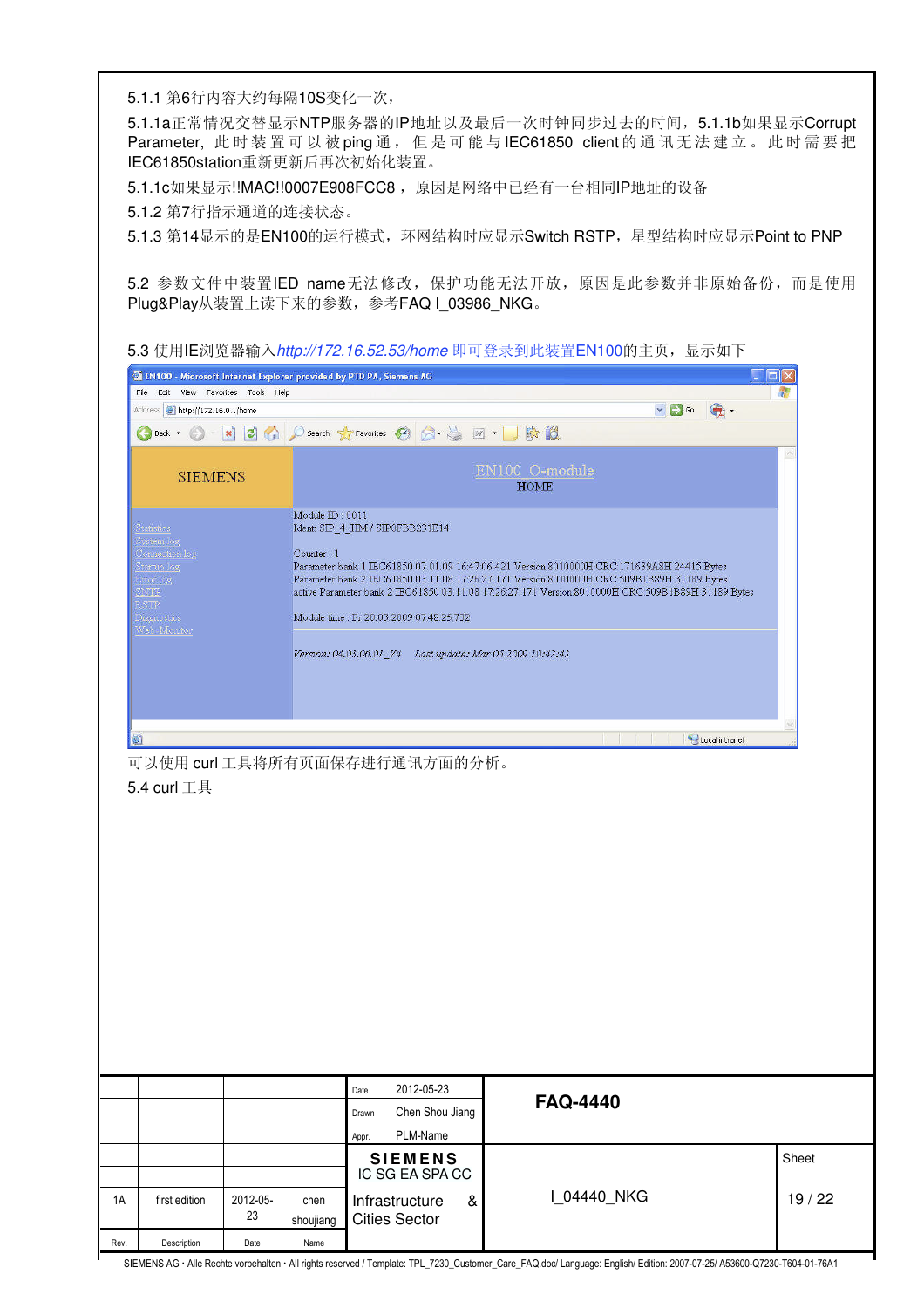| 5.5.1 连接装置                                                   |                                        |      |                |                          |  |
|--------------------------------------------------------------|----------------------------------------|------|----------------|--------------------------|--|
| <b>IEC IEC Browser V02.01.01</b>                             |                                        |      |                |                          |  |
| Server ICD/SCD Edit Action Extras Help                       |                                        |      |                |                          |  |
| $\mathbf{R}$<br>厠<br>⊠<br>DisConnect Delete Trace<br>Connect |                                        |      |                | GoTo<br>AutoRefresh      |  |
| Name                                                         | $\blacktriangle$ Description           | Name | Type(Len[arr]) | Value                    |  |
| <b>C</b> Online:No addive client                             |                                        | Name |                | Offline: No open station |  |
| <b>SN</b> Offline:No open station                            |                                        | Type |                | Station                  |  |
| <b>EG</b> Connect to device                                  | $\blacksquare$ $\blacksquare$ $\times$ | Path |                |                          |  |
| IP Address:                                                  | Port:                                  |      |                |                          |  |
| 192.168.0.30                                                 | 102                                    |      |                |                          |  |
|                                                              |                                        |      |                |                          |  |
| Connect                                                      | Cancel                                 |      |                |                          |  |
|                                                              |                                        |      |                |                          |  |
| Details >>                                                   | M                                      |      |                |                          |  |
|                                                              |                                        |      |                |                          |  |
|                                                              |                                        |      |                |                          |  |

#### 5.5.2 查看模拟量

| $\overline{\mathbf{a}}$<br>⋈<br>F512_7SJ80MEAS/MMXU1\$MX\$A<br>GoTo<br>DisConnect Delete Trace<br>Value<br>$\blacktriangle$ Description<br>$\blacktriangle$<br>Name<br>Type(Len[arr])<br>$\Box$ Online:127.0.0.1:102<br>Name<br>А<br>$\stackrel{\frown}{\Box}$ 192.168.0.30:102<br>Type<br>Path<br>E-M<br>TypeID<br>3<br>ம்⊚<br>(0[56])<br><b>E-LD</b> F512_7SJ80CTRL<br>(0[12])<br>phsA<br><b>ED</b> F512_7SJ80DR<br>phsA\$instCVal<br>(0[3])<br><b>ED</b> F512_7SJ80EXT<br>phsA\$instCVal\$mag<br>(0[1])<br>F512_7SJ80MEAS<br>phsA\$instCVal\$mag\$f<br>Float (4[4])<br><b>⊖ CLLNO</b><br>phsA\$instCVal\$mag<br>(0[1])<br><b>EC BR</b><br>phsA\$instCVal<br>(0[3])<br><b>B</b> CF<br>(Configuration)<br>phsA\$cVal<br>(0[3])<br><b>E-FEIDC</b><br>(Description)<br>(0[1])<br>phsA\$cVal\$mag<br><b>ED</b> EX<br>(Extension)<br>phsA\$cVal\$mag\$f<br>Float (4[4])<br><b>D</b> FC RP<br>(Reporting)<br>(0[1])<br>phsA\$cVal\$mag<br><b>E-FC</b> ST<br>(Status)<br>phsA\$cVal<br>(0[3])<br><b>E-LED</b> LPHD1<br>phsA\$q<br>BitString (4[-13]) 0000000000000<br><b>E</b> measGGI01<br>phsA\$t<br><b>D</b> MMTR1<br>phsA<br>(0[12])<br>phsB<br>(0[12])<br>O MMXU1<br>phsB\$instCVal<br>(0[3])<br><b>E-FC</b> CF<br>(Configuration)<br>phsB\$instCVal\$mag<br>(0[1])<br><b>B</b> DC<br>(Description)<br>phsB\$instCVal\$mag\$f<br>Float (4[4])<br><b>ED</b> EX<br>(Extension)<br>phsB\$instCVal\$mag<br>(0[1])<br><b>DOMX</b><br>phsB\$instCVal<br>(0[3])<br><b>DO</b> A<br>phsB\$cVal<br>(03)<br>DO Hz | AutoRefresh<br>Data Object<br>F512_7SJ80MEAS/MMXU1\$MX\$A<br>3.240000e+002<br>3.240000e+002<br>UTC_Time [12[8   (L=0,F=0,N=1,10b)18.05.2012 08:04:46,998047<br>3.230000e+002 |
|--------------------------------------------------------------------------------------------------------------------------------------------------------------------------------------------------------------------------------------------------------------------------------------------------------------------------------------------------------------------------------------------------------------------------------------------------------------------------------------------------------------------------------------------------------------------------------------------------------------------------------------------------------------------------------------------------------------------------------------------------------------------------------------------------------------------------------------------------------------------------------------------------------------------------------------------------------------------------------------------------------------------------------------------------------------------------------------------------------------------------------------------------------------------------------------------------------------------------------------------------------------------------------------------------------------------------------------------------------------------------------------------------------------------------------------------------------------------------------------------------------|------------------------------------------------------------------------------------------------------------------------------------------------------------------------------|
|                                                                                                                                                                                                                                                                                                                                                                                                                                                                                                                                                                                                                                                                                                                                                                                                                                                                                                                                                                                                                                                                                                                                                                                                                                                                                                                                                                                                                                                                                                        |                                                                                                                                                                              |
|                                                                                                                                                                                                                                                                                                                                                                                                                                                                                                                                                                                                                                                                                                                                                                                                                                                                                                                                                                                                                                                                                                                                                                                                                                                                                                                                                                                                                                                                                                        |                                                                                                                                                                              |
|                                                                                                                                                                                                                                                                                                                                                                                                                                                                                                                                                                                                                                                                                                                                                                                                                                                                                                                                                                                                                                                                                                                                                                                                                                                                                                                                                                                                                                                                                                        |                                                                                                                                                                              |
|                                                                                                                                                                                                                                                                                                                                                                                                                                                                                                                                                                                                                                                                                                                                                                                                                                                                                                                                                                                                                                                                                                                                                                                                                                                                                                                                                                                                                                                                                                        |                                                                                                                                                                              |
|                                                                                                                                                                                                                                                                                                                                                                                                                                                                                                                                                                                                                                                                                                                                                                                                                                                                                                                                                                                                                                                                                                                                                                                                                                                                                                                                                                                                                                                                                                        |                                                                                                                                                                              |
|                                                                                                                                                                                                                                                                                                                                                                                                                                                                                                                                                                                                                                                                                                                                                                                                                                                                                                                                                                                                                                                                                                                                                                                                                                                                                                                                                                                                                                                                                                        |                                                                                                                                                                              |
|                                                                                                                                                                                                                                                                                                                                                                                                                                                                                                                                                                                                                                                                                                                                                                                                                                                                                                                                                                                                                                                                                                                                                                                                                                                                                                                                                                                                                                                                                                        |                                                                                                                                                                              |
|                                                                                                                                                                                                                                                                                                                                                                                                                                                                                                                                                                                                                                                                                                                                                                                                                                                                                                                                                                                                                                                                                                                                                                                                                                                                                                                                                                                                                                                                                                        |                                                                                                                                                                              |
|                                                                                                                                                                                                                                                                                                                                                                                                                                                                                                                                                                                                                                                                                                                                                                                                                                                                                                                                                                                                                                                                                                                                                                                                                                                                                                                                                                                                                                                                                                        |                                                                                                                                                                              |
|                                                                                                                                                                                                                                                                                                                                                                                                                                                                                                                                                                                                                                                                                                                                                                                                                                                                                                                                                                                                                                                                                                                                                                                                                                                                                                                                                                                                                                                                                                        |                                                                                                                                                                              |
|                                                                                                                                                                                                                                                                                                                                                                                                                                                                                                                                                                                                                                                                                                                                                                                                                                                                                                                                                                                                                                                                                                                                                                                                                                                                                                                                                                                                                                                                                                        |                                                                                                                                                                              |
|                                                                                                                                                                                                                                                                                                                                                                                                                                                                                                                                                                                                                                                                                                                                                                                                                                                                                                                                                                                                                                                                                                                                                                                                                                                                                                                                                                                                                                                                                                        |                                                                                                                                                                              |
|                                                                                                                                                                                                                                                                                                                                                                                                                                                                                                                                                                                                                                                                                                                                                                                                                                                                                                                                                                                                                                                                                                                                                                                                                                                                                                                                                                                                                                                                                                        |                                                                                                                                                                              |
|                                                                                                                                                                                                                                                                                                                                                                                                                                                                                                                                                                                                                                                                                                                                                                                                                                                                                                                                                                                                                                                                                                                                                                                                                                                                                                                                                                                                                                                                                                        |                                                                                                                                                                              |
|                                                                                                                                                                                                                                                                                                                                                                                                                                                                                                                                                                                                                                                                                                                                                                                                                                                                                                                                                                                                                                                                                                                                                                                                                                                                                                                                                                                                                                                                                                        |                                                                                                                                                                              |
|                                                                                                                                                                                                                                                                                                                                                                                                                                                                                                                                                                                                                                                                                                                                                                                                                                                                                                                                                                                                                                                                                                                                                                                                                                                                                                                                                                                                                                                                                                        |                                                                                                                                                                              |
|                                                                                                                                                                                                                                                                                                                                                                                                                                                                                                                                                                                                                                                                                                                                                                                                                                                                                                                                                                                                                                                                                                                                                                                                                                                                                                                                                                                                                                                                                                        |                                                                                                                                                                              |
|                                                                                                                                                                                                                                                                                                                                                                                                                                                                                                                                                                                                                                                                                                                                                                                                                                                                                                                                                                                                                                                                                                                                                                                                                                                                                                                                                                                                                                                                                                        |                                                                                                                                                                              |
|                                                                                                                                                                                                                                                                                                                                                                                                                                                                                                                                                                                                                                                                                                                                                                                                                                                                                                                                                                                                                                                                                                                                                                                                                                                                                                                                                                                                                                                                                                        |                                                                                                                                                                              |
|                                                                                                                                                                                                                                                                                                                                                                                                                                                                                                                                                                                                                                                                                                                                                                                                                                                                                                                                                                                                                                                                                                                                                                                                                                                                                                                                                                                                                                                                                                        |                                                                                                                                                                              |
|                                                                                                                                                                                                                                                                                                                                                                                                                                                                                                                                                                                                                                                                                                                                                                                                                                                                                                                                                                                                                                                                                                                                                                                                                                                                                                                                                                                                                                                                                                        |                                                                                                                                                                              |
|                                                                                                                                                                                                                                                                                                                                                                                                                                                                                                                                                                                                                                                                                                                                                                                                                                                                                                                                                                                                                                                                                                                                                                                                                                                                                                                                                                                                                                                                                                        |                                                                                                                                                                              |
|                                                                                                                                                                                                                                                                                                                                                                                                                                                                                                                                                                                                                                                                                                                                                                                                                                                                                                                                                                                                                                                                                                                                                                                                                                                                                                                                                                                                                                                                                                        |                                                                                                                                                                              |
|                                                                                                                                                                                                                                                                                                                                                                                                                                                                                                                                                                                                                                                                                                                                                                                                                                                                                                                                                                                                                                                                                                                                                                                                                                                                                                                                                                                                                                                                                                        |                                                                                                                                                                              |
| phsB\$cVal\$mag<br>(0[1])                                                                                                                                                                                                                                                                                                                                                                                                                                                                                                                                                                                                                                                                                                                                                                                                                                                                                                                                                                                                                                                                                                                                                                                                                                                                                                                                                                                                                                                                              |                                                                                                                                                                              |
| DO PhV<br>phsB\$cVal\$mag\$f<br>Float (4[4])                                                                                                                                                                                                                                                                                                                                                                                                                                                                                                                                                                                                                                                                                                                                                                                                                                                                                                                                                                                                                                                                                                                                                                                                                                                                                                                                                                                                                                                           | 3.240000e+002                                                                                                                                                                |
| <b>DO</b> PPV<br>(0[1])<br>phsB\$cVal\$mag                                                                                                                                                                                                                                                                                                                                                                                                                                                                                                                                                                                                                                                                                                                                                                                                                                                                                                                                                                                                                                                                                                                                                                                                                                                                                                                                                                                                                                                             |                                                                                                                                                                              |
| DO TotPF<br>phsB\$cVal<br>(0[3])<br>DO TotVA                                                                                                                                                                                                                                                                                                                                                                                                                                                                                                                                                                                                                                                                                                                                                                                                                                                                                                                                                                                                                                                                                                                                                                                                                                                                                                                                                                                                                                                           |                                                                                                                                                                              |
| BitString (4[-13]) 0000000000000<br>phsB\$q<br>DO TotVAr                                                                                                                                                                                                                                                                                                                                                                                                                                                                                                                                                                                                                                                                                                                                                                                                                                                                                                                                                                                                                                                                                                                                                                                                                                                                                                                                                                                                                                               |                                                                                                                                                                              |
| phsB\$t<br>DO Totw<br>phsB<br>(0[12])                                                                                                                                                                                                                                                                                                                                                                                                                                                                                                                                                                                                                                                                                                                                                                                                                                                                                                                                                                                                                                                                                                                                                                                                                                                                                                                                                                                                                                                                  | UTC_Time (12[8 (L=0,F=0,N=1,10b)18.05.2012 08:06:01,998047                                                                                                                   |
|                                                                                                                                                                                                                                                                                                                                                                                                                                                                                                                                                                                                                                                                                                                                                                                                                                                                                                                                                                                                                                                                                                                                                                                                                                                                                                                                                                                                                                                                                                        |                                                                                                                                                                              |
| 2012-05-23<br>Date<br>Chen Shou Jiang<br>Drawn                                                                                                                                                                                                                                                                                                                                                                                                                                                                                                                                                                                                                                                                                                                                                                                                                                                                                                                                                                                                                                                                                                                                                                                                                                                                                                                                                                                                                                                         | <b>FAQ-4440</b>                                                                                                                                                              |
|                                                                                                                                                                                                                                                                                                                                                                                                                                                                                                                                                                                                                                                                                                                                                                                                                                                                                                                                                                                                                                                                                                                                                                                                                                                                                                                                                                                                                                                                                                        |                                                                                                                                                                              |
| PLM-Name<br>Appr.                                                                                                                                                                                                                                                                                                                                                                                                                                                                                                                                                                                                                                                                                                                                                                                                                                                                                                                                                                                                                                                                                                                                                                                                                                                                                                                                                                                                                                                                                      | Sheet                                                                                                                                                                        |
| <b>SIEMENS</b><br>IC SG EA SPA CC                                                                                                                                                                                                                                                                                                                                                                                                                                                                                                                                                                                                                                                                                                                                                                                                                                                                                                                                                                                                                                                                                                                                                                                                                                                                                                                                                                                                                                                                      |                                                                                                                                                                              |
|                                                                                                                                                                                                                                                                                                                                                                                                                                                                                                                                                                                                                                                                                                                                                                                                                                                                                                                                                                                                                                                                                                                                                                                                                                                                                                                                                                                                                                                                                                        |                                                                                                                                                                              |
| 2012-05-<br>&<br>Infrastructure<br>first edition<br>chen                                                                                                                                                                                                                                                                                                                                                                                                                                                                                                                                                                                                                                                                                                                                                                                                                                                                                                                                                                                                                                                                                                                                                                                                                                                                                                                                                                                                                                               | I_04440_NKG<br>20/22                                                                                                                                                         |
| 23                                                                                                                                                                                                                                                                                                                                                                                                                                                                                                                                                                                                                                                                                                                                                                                                                                                                                                                                                                                                                                                                                                                                                                                                                                                                                                                                                                                                                                                                                                     |                                                                                                                                                                              |
| <b>Cities Sector</b><br>shoujiang                                                                                                                                                                                                                                                                                                                                                                                                                                                                                                                                                                                                                                                                                                                                                                                                                                                                                                                                                                                                                                                                                                                                                                                                                                                                                                                                                                                                                                                                      |                                                                                                                                                                              |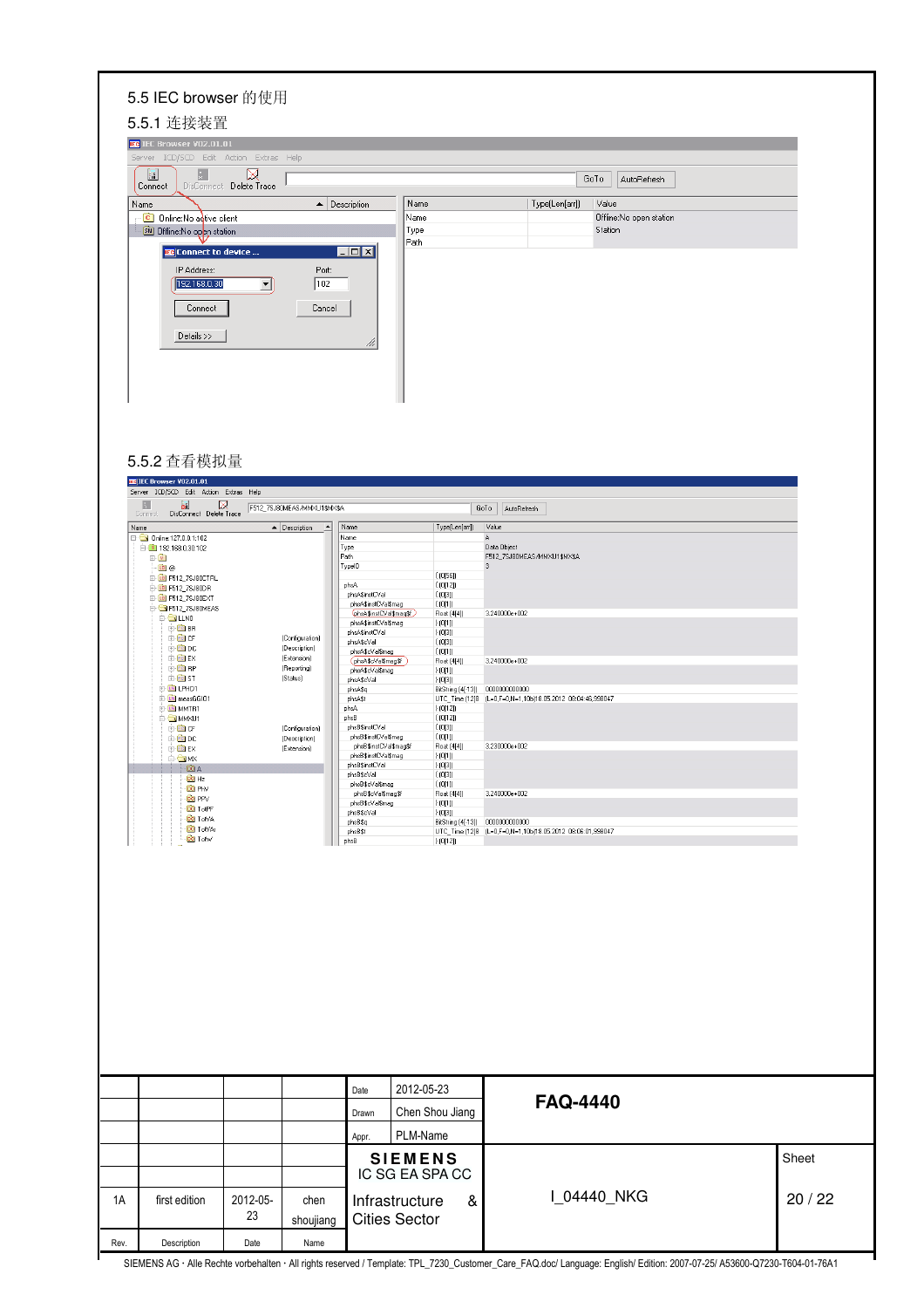| Server ICD/SCD Edit Action Extras Help         |                                      |                                             |       |                                               |                                        |                                                                                                                                                                                                                                                   |       |
|------------------------------------------------|--------------------------------------|---------------------------------------------|-------|-----------------------------------------------|----------------------------------------|---------------------------------------------------------------------------------------------------------------------------------------------------------------------------------------------------------------------------------------------------|-------|
| B.<br>தி                                       | ⊠                                    | F512_7SJ80CTRL/couXCBR1\$ST\$Pos            |       |                                               |                                        | GoTo<br>AutoRefresh                                                                                                                                                                                                                               |       |
| Connect<br>Name                                | DisConnect Delete Trace              | $\blacktriangle$ Description                |       | Name                                          | Type(Len[arr])                         | Value                                                                                                                                                                                                                                             |       |
| □ 0nline:127.0.0.1:102<br>□ 3 192.168.0.30:102 |                                      |                                             |       | Name<br>Type                                  |                                        | Pos<br>Data Object                                                                                                                                                                                                                                |       |
| <b>D</b>                                       |                                      |                                             |       | Path                                          |                                        | F512_7SJ80CTRL/couXCBR1\$ST\$Pos                                                                                                                                                                                                                  |       |
| ம் @<br>E-ST512_7SJ80CTRL                      |                                      |                                             |       | TypeID                                        | (0[3])                                 | 3                                                                                                                                                                                                                                                 |       |
| <b>E Let</b> CALH1                             |                                      |                                             |       | <u>stVal</u><br>q                             | BitString [2[2]]<br>BitString (6[-13]) | 10<br>0000000000000                                                                                                                                                                                                                               |       |
| 中国 capCIL01<br>中国 capCSWI1                     |                                      |                                             |       | $\mathfrak{t}$                                |                                        | UTC_Time (12[8   (L=0,F=0,N=1,10b)18.05.2012 08:08:10,551758                                                                                                                                                                                      |       |
| 中国 capXCBR1<br>由 <b>I</b> n couCIL01           |                                      |                                             |       |                                               | (0[3])                                 |                                                                                                                                                                                                                                                   |       |
| 由 <b>In</b> couCSWI1                           |                                      |                                             |       |                                               |                                        |                                                                                                                                                                                                                                                   |       |
| <b>E</b> couXCBR1<br>由 <b>fo</b> CF            |                                      | (Configuration)                             |       |                                               |                                        |                                                                                                                                                                                                                                                   |       |
| 中 <b>FC</b> DC<br>中 FC EX                      |                                      | (Description)<br>(Extension)                |       |                                               |                                        |                                                                                                                                                                                                                                                   |       |
| 中 <b>的 RP</b>                                  |                                      | (Reporting)                                 |       |                                               |                                        |                                                                                                                                                                                                                                                   |       |
| ≐∙⊜ast<br>DO Beh                               |                                      | (Status)                                    |       |                                               |                                        |                                                                                                                                                                                                                                                   |       |
|                                                | <b>DO</b> BIKCIS<br><b>DO</b> BlkOpn |                                             |       |                                               |                                        |                                                                                                                                                                                                                                                   |       |
|                                                | <b>DO</b> CBO <sub>P</sub> Cap       |                                             |       |                                               |                                        |                                                                                                                                                                                                                                                   |       |
| <b>DO</b> Loc                                  | <b>DO</b> Health                     |                                             |       |                                               |                                        |                                                                                                                                                                                                                                                   |       |
| DO Mod                                         |                                      |                                             |       |                                               |                                        |                                                                                                                                                                                                                                                   |       |
| <b>DO</b> Pos                                  | DO OpCnt                             |                                             |       |                                               |                                        |                                                                                                                                                                                                                                                   |       |
| <u> കാര</u><br>5.5.4 遥控开关 FAQ_4122             |                                      |                                             |       |                                               |                                        |                                                                                                                                                                                                                                                   |       |
|                                                |                                      | with some already known IEDs is introduced. |       | ICD: IED Capability Description 装置描述文件, 由装置导出 |                                        | CID: Configured IED Description 装置添加到IEC61850 station后即可导出此文件, 由装置导出<br>SCD: Substation Configuration Description 整个站的配置文件, 由 IEC61850 station 导出<br>SSD: Substation Specification Description; here a .pure. version without IEDs, and a version |       |
|                                                |                                      |                                             |       |                                               |                                        |                                                                                                                                                                                                                                                   |       |
|                                                |                                      |                                             |       |                                               |                                        |                                                                                                                                                                                                                                                   |       |
|                                                |                                      |                                             |       |                                               |                                        |                                                                                                                                                                                                                                                   |       |
|                                                |                                      |                                             |       |                                               |                                        |                                                                                                                                                                                                                                                   |       |
|                                                |                                      |                                             |       |                                               |                                        |                                                                                                                                                                                                                                                   |       |
|                                                |                                      |                                             |       |                                               |                                        |                                                                                                                                                                                                                                                   |       |
|                                                |                                      |                                             |       |                                               |                                        |                                                                                                                                                                                                                                                   |       |
|                                                |                                      |                                             |       |                                               |                                        |                                                                                                                                                                                                                                                   |       |
|                                                |                                      |                                             |       |                                               |                                        |                                                                                                                                                                                                                                                   |       |
|                                                |                                      |                                             | Date  | 2012-05-23                                    |                                        |                                                                                                                                                                                                                                                   |       |
|                                                |                                      |                                             | Drawn | Chen Shou Jiang                               |                                        | <b>FAQ-4440</b>                                                                                                                                                                                                                                   |       |
| 名词解释                                           |                                      |                                             | Appr. | PLM-Name<br><b>SIEMENS</b>                    |                                        |                                                                                                                                                                                                                                                   | Sheet |

shoujiang

Cities Sector

Rev. Description Date Name